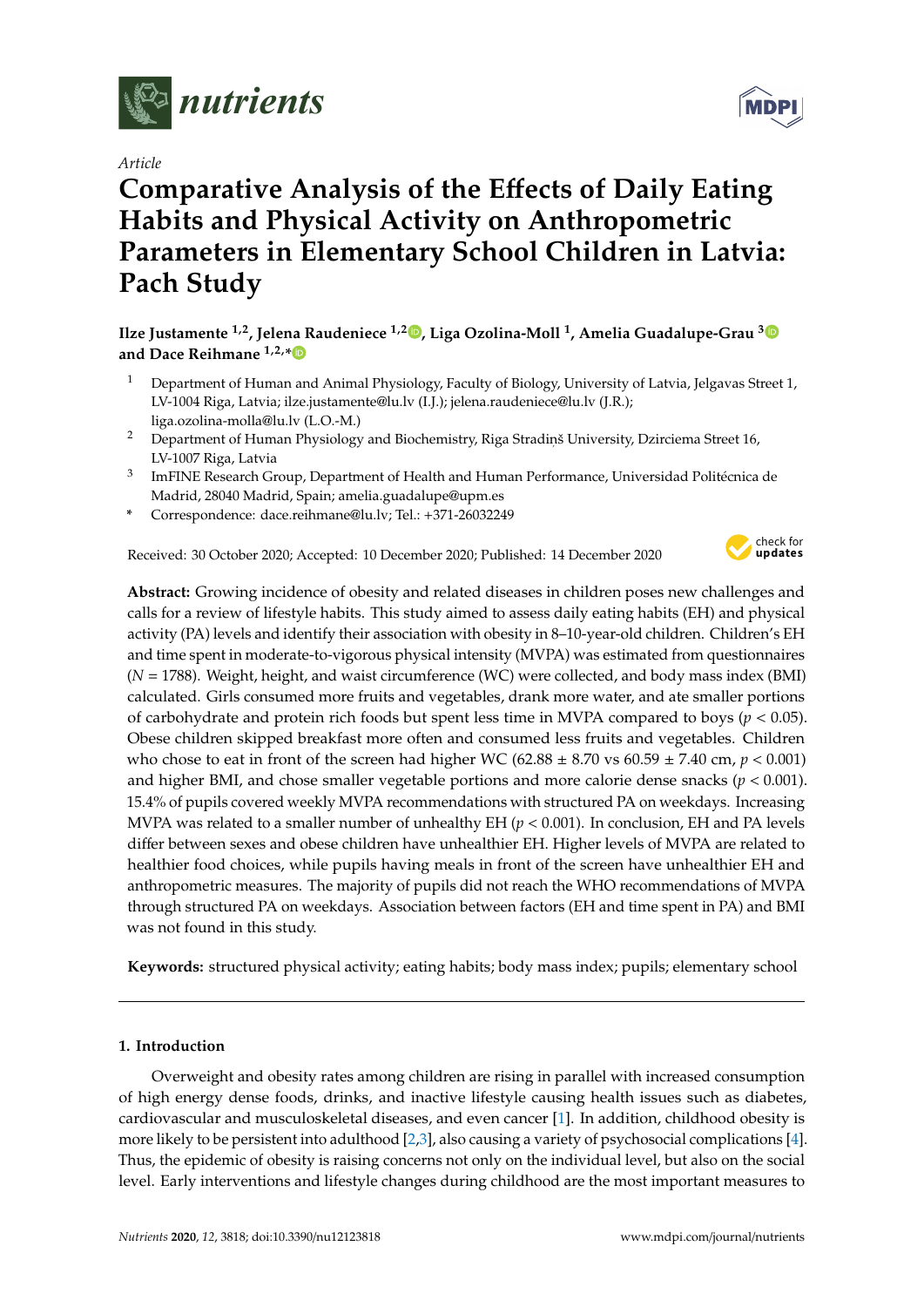prevent obesity-associated diseases in adults [\[5\]](#page-17-2), where family lifestyle habits play a crucial role in the formation of the child's behavior.

The World Obesity Federation predicts that by the year 2030, the number of obese children aged 5–19 will grow from 158 million in 2020 and reach 254 million [\[6\]](#page-17-3). In 2006, the World Health Organization initiated the European Child Obesity Surveillance Initiative (COSI) to monitor obesity in childhood and to use the data to introduce changes in overweight and obesity prevention programs. In 2018, results for Latvian pupils aged 9 showed that 27.2% boys and 22.9% girls were overweight or obese. 58.3% of these children participated in moderate-to-vigorous physical activity (MVPA) for at least 4 h weekly, but during the weekends 56.9% used an iPad, smart phone, computer and watched TV for 3 h or more [\[7\]](#page-17-4). Importantly, overweight and obesity have increased in comparison with 2008.

Healthy eating patterns and PA are associated with healthy BMI among children. Unhealthy dietary patterns such as breakfast skipping, overeating, and rare participation in family meals are associated with total and central body adiposity, increased BMI and waist–to–height ratio [\[8,](#page-17-5)[9\]](#page-17-6). To maintain healthy weight and avoid unhealthy weight gain, it is important to balance energy intake through healthy foods and beverages and energy expenditure with basal metabolic rate (BMR) and PA. Previous studies reported that children with higher BMI had unhealthier EH and more sedentary lifestyle habits [\[10\]](#page-17-7). For example, it has been shown that obese and overweight pupils more often skipped breakfast [\[11\]](#page-17-8), consumed more ultra-processed calorie dense foods [\[12\]](#page-17-9) and had lower MVPA levels [\[13](#page-17-10)[,14\]](#page-17-11).

According to EuroStat data, the obesity rate in adults in Latvia (in the population aged 18 years and over) is one of the highest in the European Union (following Malta, which is ranked first in obesity prevalence) [\[15\]](#page-17-12), so it is particularly important to pay attention to children's health indicators to reduce the risk of obesity and obesity-related diseases in the future. Improvements in diet and increase in PA have been shown to be cost-effective in terms of reducing medical costs, thus being an important part of various obesity prevention strategies [\[16,](#page-17-13)[17\]](#page-17-14).

There are some studies examining EH and PA in various age groups and sexes [\[7,](#page-17-4)[18\]](#page-17-15); however, differences in behavioral patterns among weight groups have not been described in Latvian children. Therefore, this study aimed to analyze EH, PA, and anthropometric parameters among 8–10-year-old children in different weight groups and by sex, and to determine the relations and impact of measured parameters on BMI and WC.

#### **2. Materials and Methods**

#### *2.1. Study Design and Subjects*

This paper describes the baseline characteristics of pupils enrolled in the Physical Activity and Children Overall Health (PACH) study and presents data related to this cross-sectional quantitative research design. The study involved 1788 8–10-year-old pupils from the second (*n* = 1119) and third class (*n* = 669) of which 53.5% (*n* = 957) were boys and 46.5% (*n* = 831) were girls who joined the Latvian Olympic Committee project "Sport for All Classes" (SFAC) in the school year 2019/2020. Project SFAC is supported by the Ministry of Education and Science of Latvia and ensures 5 vs 2 school-based PE lessons per week, promoting structured physical activities in schools. To participate in SFAC, school authorities (principals, form teachers, and physical education teachers) had to submit an official application with the list of pupils and corresponding signatures of their parents.

The PACH study is an effective collaboration project between the University of Latvia and the Latvian Olympic Committee (ZD2019/20861) and has been developed in line with the Declaration of Helsinki (World Medical Association) and corresponds to ethical principles for medical research involving human subjects. 59 different schools representing all five statistical regions of Latvia, Vidzeme (13), Latgale (1), Zemgale (7), Kurzeme (11), Riga (27), were enrolled in the study through convenience sampling. The PACH study has been approved by the Ethical Committee of the Institute of Cardiology and Regenerative Medicine, University of Latvia (Nr.179/2019; effective from 14.10.2019).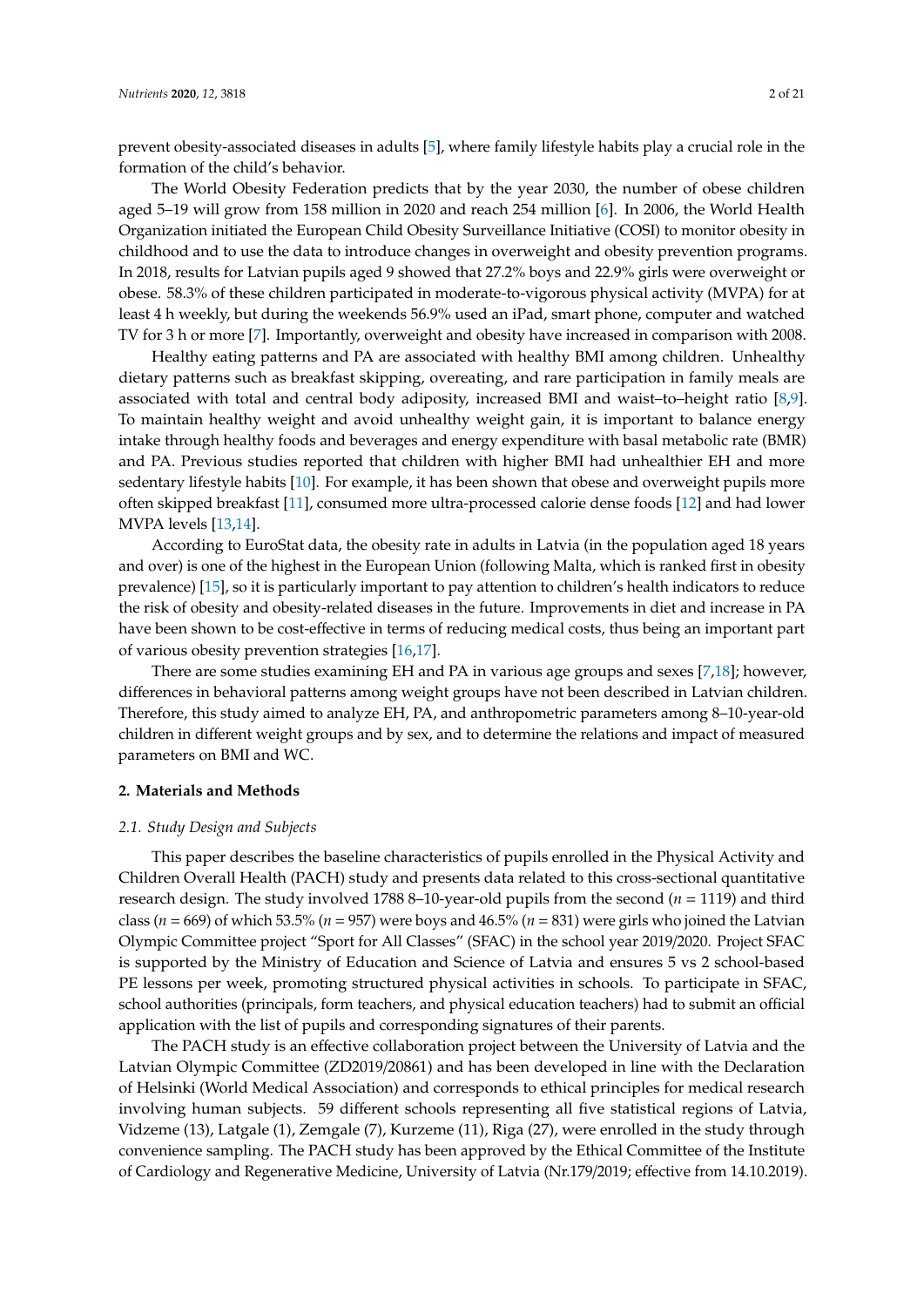Parents were asked to sign a detailed written consent explaining all procedures and possible risks, and data collection and management procedures for participation in the PACH study providing that their child was taking part in the SFAC project. Verbal consent from subjects was obtained and they had the right at any point without explanation to refuse further participation in the study.

## *2.2. Measures*

## 2.2.1. Anthropometric Measurements

To estimate obesity prevalence among 8–10-year-old pupils, data on weight, height, and WC were collected. Based on these measurements, BMI for each child (body weight (kg)/body height squared (m2)) and percentile was calculated [\[19\]](#page-17-16). After calculation of BMI, four study groups were distinguished: underweight (UW, <5th percentile); normal (NOR, 5th–85th percentile); overweight (OW, 85th–95th percentile); obese (OB, above 95th percentile). Anthropometric measurements were also compared between sexes.

### 2.2.2. Eating Habits

To evaluate pupils' EH among study groups and by sex, a questionnaire based on the content of the healthy eating guidelines of the Ministry of Health of the Republic of Latvia and a project of the United States Department of Agriculture "My Plate" was designed. It included an estimation of 7 EH commonly described in the scientific literature: eating breakfast [\[20\]](#page-17-17), number of daily meals [\[21\]](#page-17-18), fruit and vegetable consumption [\[22\]](#page-18-0), choice of snacks [\[23\]](#page-18-1) and beverages [\[4](#page-17-1)[,24\]](#page-18-2) and eating culture, e.g., watching TV while eating [\[25,](#page-18-3)[26\]](#page-18-4). Current evidence suggests that eating while viewing the screen leads to obesity in children [\[27\]](#page-18-5), thus an additional analysis estimating differences in BMI, WC, and other measured parameters were analyzed in pupils eating at the table and pupils eating in front of the screen. More detailed description of the survey items, answers, and correspondingly adapted scoring system (0–6 points) for the total number of unhealthy EH [\[11,](#page-17-8)[20,](#page-17-17)[21,](#page-17-18)[24](#page-18-2)[,28](#page-18-6)[–36\]](#page-18-7) is presented in Table [A1.](#page-14-0)

#### 2.2.3. Meal Portion Size

Daily energy intake is considered one of the main factors causing obesity causing. Larger meal portions result in higher daily energy intake. To determine the dietary intake among different study groups and sexes, meal portion size for carbohydrate foods, protein rich foods and vegetables/salads were estimated. Pictures representing the size of portions were chosen from the Photographic Atlas of Food Portions for the Emirate of Abu Dhabi, 2014 [\[37\]](#page-18-8). More detailed description of the estimation of portion sizes in grams [\[32\]](#page-18-9) is presented in Table [A1.](#page-14-0)

#### 2.2.4. Time Spent in Structured Physical Activity

It has been shown that health-related physical fitness is primarily associated with PA during PE lessons and in recess, and engaging in sports/dance, but not with participation in nonorganized physical play outside school [\[38\]](#page-18-10), thus the current study focused on structured PA on weekdays. Questions about such daily habits as means of getting to school, number of PE lessons in school, and participation in professional training (team and individual sports) and activities during breaks between school lessons were asked. Pupils' answers were used to calculate time spent in light (<3 youth metabolic equivalents (METy), moderate (3–6 METy) and vigorous (>6 METy) PA as well as to estimate the prevalence of pupils reaching the WHO recommendations of MVPA per weekdays and for whole week. More detailed description of the survey items, answers, and correspondingly adapted METy from the Youth Compendium [\[39\]](#page-18-11) is presented in Table [A2.](#page-16-2)

## 2.2.5. Total Energy Cost during Structured Physical Activity

Total energy costs were estimated based on METy from the Youth Compendium [\[39\]](#page-18-11), a computed BMR, and duration of the specific activity, as follows: Total energy cost (kcal) = METy x BMR (kcal/min)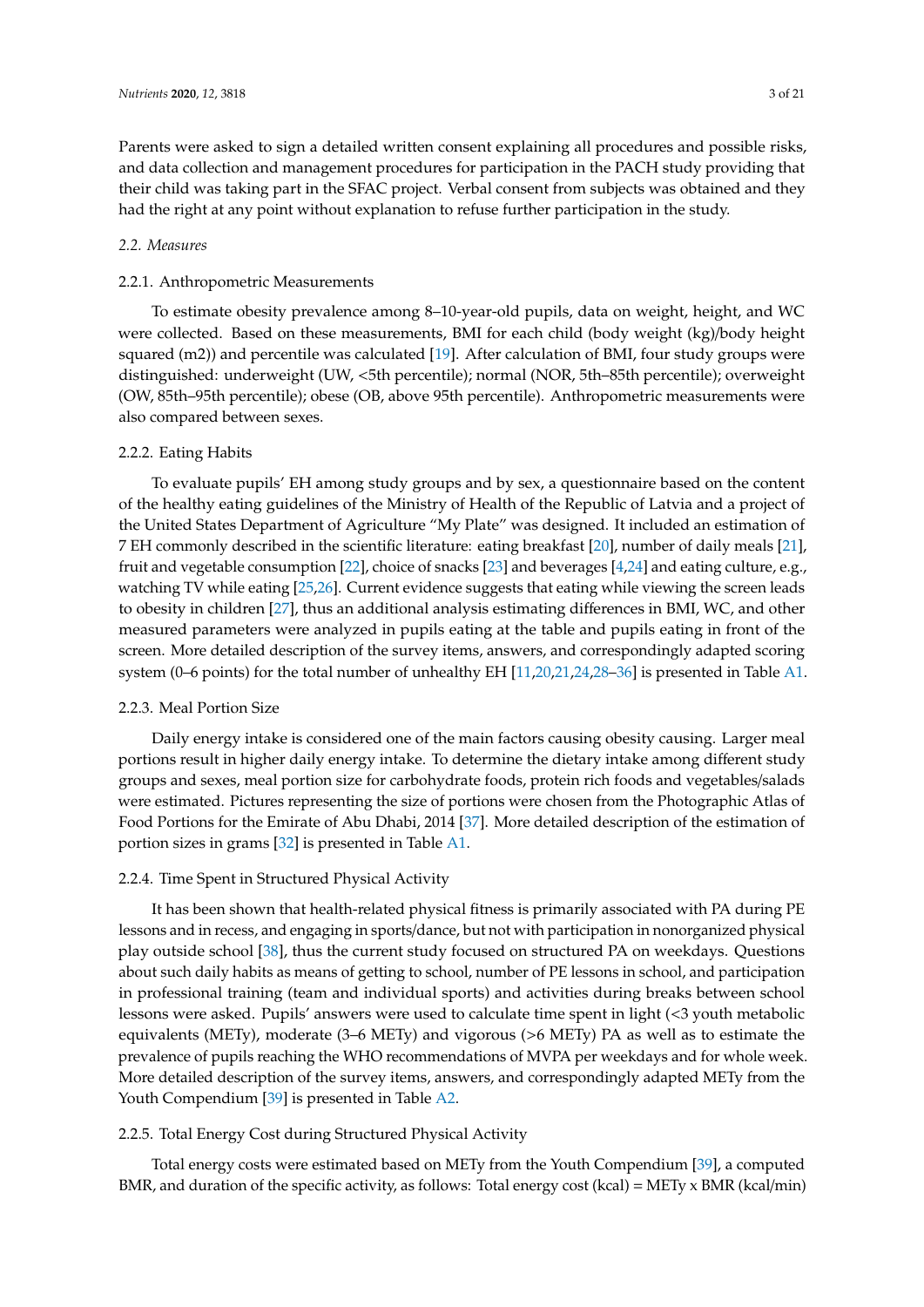× duration (min), where BMR for 3–10-year-old girls and boys is predicted from Schofield equation (BMR (kcal/min) =  $(20.315 \times$  Weight (kg) + 485.9)/1440 and BMR (kcal/min) =  $[22.706 \times$  Weight (kg) + 504.3]/1440, correspondingly). Study groups were described in relation to time spent in PA (reaching or not reaching WHO recommendations). In these calculations, *N* was comparatively lower, because children lacking data for BMI calculation and with incomplete/incorrect questionnaires about PA were excluded from the analysis. More detailed description of the estimation of total energy cost during structured PA is presented in Table [A2.](#page-16-2)

#### *2.3. Procedure*

Examination of the subjects occurred in the school setting. Research team visited pupils once between November 2019 and January 2020. Questionnaires estimating EH, meal portion size, and PA levels were electronic, and pupils filled them out on school computers with the assistance of their teacher and/or researcher. Additionally, questions were represented with pictures to keep children's attention and facilitate the answering process.

Medical nurses working in the schools were trained by the study research group and assisted in the collection of anthropometric measurements performed according to a standardized protocol (COSI) [\[40\]](#page-18-12) and local school equipment was used. Body height was measured using a stadiometer, standing straight as possible and arms hanging freely along the sides. Height was measured in centimeters and the reading was taken until the last completed 1 mm (0.1 cm). The body weight of the children was measured in kilograms and recorded to the nearest  $100 \text{ g } (0.1 \text{ kg})$  unit. Children were weighed without shoes in light sportswear. Waist was measured to the nearest 0.5 cm with an anthropometric nonelastic measuring tape after normal expiration, at the level of the umbilicus. Sample size across variables varies due to data collection on different days (in some of the schools), sickness, or refusal to participate in particular measurements. Out of 1788 pupils recruited in the study, BMI was determined for 1645 children.

#### *2.4. Statistical Analysis*

Shapiro-Wilks test was used to check the data for normality. Any differences between study groups are explained using the nonparametric (Mann-Witney U test) test. Quantitative data defined by more than two categories were tested using the Kruskal-Wallis test. The Chi Square test was used to analyze differences between study groups reported as categorical data. To see which categories have the largest difference between the expected counts, adjusted residuals (−2, 2) were used. Spearman's correlation test was used to determine relations between variables. Characterizing the strength of the interaction between the traits, the correlation was evaluated as close (if  $r \ge 0.7$ ), medium (0.3 <  $r$  < 0.7), or weak (if  $r \leq 0.3$ ). Multiple linear regression (MLR) was used to model the linear relationship between the independent variables (number of daily meals and additional snacks, fruit and vegetable consumption (number of portions per day), meal portion sizes described in point 2.2.3., total time spent in PA and subgroups (light, moderate, vigorous) and dependent variables (BMI and WC)). Data were processed with SPSS 21 (Statistical Package for the Social Sciences, IBM, Armonk, NY, USA), expressed as median and quartile I (25%) and III (75%) and as mean rank.

#### **3. Results**

#### *3.1. Anthropometric Measurements*

BMI prevalence among the pupils were 4.9% UW; 72.3% NOR; 9.4% OW and 13.3% OB. It was determined that 9% of boys were OW and 15,5% were OB, while 9.9% of girls were OW and 10.7% were OB. Obesity prevalence was found to be significantly higher in boys compared to girls  $(\chi2(3) = 8.37, p = 0.039)$ . Table [1](#page-4-0) represents the median anthropometric data of the study groups and by sex.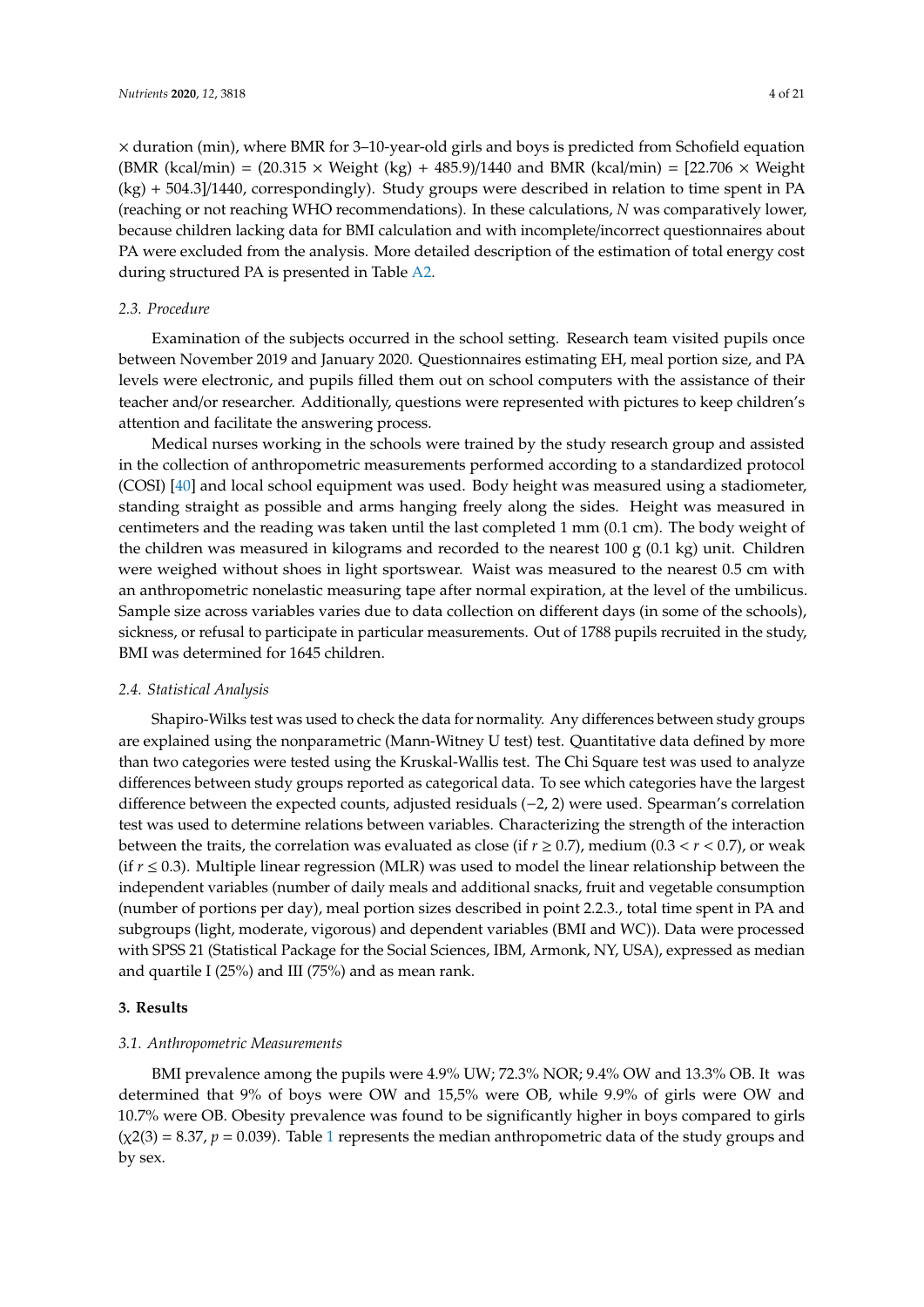<span id="page-4-0"></span>

|                      | $UW (N = 81)$ | <b>NOR</b> $(N = 1190)$ | $OW (N = 155)$ | $OB(N = 219)$ | <b>Boys</b> $(N = 890)$ | Girls $(N = 759)$ |
|----------------------|---------------|-------------------------|----------------|---------------|-------------------------|-------------------|
| Weight, kg           | 24 (22:26)    | 29 (26:32)              | 36 (33:39)     | 43 (39:50)    | 31(28,35)               | $30(26:34)$ *     |
| Waist, cm            | 55 (53;58)    | 59 (56:61)              | 66 (62;70)     | 76 (70:81)    | 60(57,65)               | $59(55,64)$ *     |
| BMI, $\text{kg/m}^2$ | 13.5(13.14)   | 16(15;17)               | 19 (19:20)     | 22(21;24)     | 17(15;18)               | $16(15,18)$ *     |

**Table 1.** General anthropometric characteristics of the study groups and by sex.

UW—underweight; NOR—normal weight; OW—overweight; OB—obese. \* Significant difference compared to boys (*p* < 0.001).

#### *3.2. Eating Habits*

Table [2](#page-4-1) summarizes the study data on six EHs assessed in 8–10-year-old pupils. Dietary surveys indicated that most of the pupils (59.2%) had their breakfast every day, 16.2% almost every day, 22.9% sometimes, while only 1.9% children admitted that they did not eat breakfast at all. Statistical analysis showed that obese children skipped breakfast more often than children in NOR or UW groups  $(\chi 2(9) = 8.76, p = 0.033,$  Table [2\)](#page-4-1), while the difference between sexes was not observed.

<span id="page-4-1"></span>

|                                         | UW                                                                                  | <b>NOR</b>                                                                                 | OW                | <b>OB</b>     | <b>Boys</b>   | Girls              |
|-----------------------------------------|-------------------------------------------------------------------------------------|--------------------------------------------------------------------------------------------|-------------------|---------------|---------------|--------------------|
|                                         | Eating breakfast every day (% of pupils)                                            |                                                                                            |                   |               |               |                    |
| % (N)                                   | 66.7(52)                                                                            | 60.0 (677)                                                                                 | 57.6 (83)         | $50(102)$ *   | 59.8 (536)    | 58.6 (465)         |
|                                         |                                                                                     | Fruit and vegetable consumption (number of portions per day)                               |                   |               |               |                    |
| Median<br>(Q1;Q3)<br>N                  | 4(3;5)<br>78                                                                        | 4(3,5)<br>1128                                                                             | $4(3,6)$ *<br>144 | 4(3;5)<br>203 | 4(3,5)<br>896 | 4(3;5)<br>794      |
|                                         |                                                                                     | Fruit and vegetable consumption (% of pupils eating recommended $\geq$ 5 portions per day) |                   |               |               |                    |
| % (N)                                   | 43.6(34)                                                                            | 46.4 (523)                                                                                 | 49.3 (71)         | 38.2(78)      | 43.2 (387)    | 49.0 (389) **      |
|                                         |                                                                                     | Vegetable consumption (% of pupils eating recommended $\geq$ 3 portions per day)           |                   |               |               |                    |
| % (N)                                   | 30.8(24)                                                                            | 37.1 (418)                                                                                 | 41.7(60)          | $28.4(58)$ *  | 34.4 (308)    | 38.2 (303)         |
|                                         |                                                                                     | Fruit consumption (% of pupils eating recommended $\geq$ 2 portions per day)               |                   |               |               |                    |
| % (N)                                   | 65.4(51)                                                                            | 73.0 (824)                                                                                 | 78.5 (113)        | $66.7(136)$ * | 71.9 (644)    | 73.7 (585)         |
|                                         |                                                                                     | Choice of beverage (% of pupils choosing water)                                            |                   |               |               |                    |
| $\%$                                    | 39.7(31)                                                                            | 41.0(463)                                                                                  | 36.1(52)          | 45.6(93)      | 35.5(318)     | 48.1 $(382)$ **    |
|                                         | Eating culture (% of pupils eating in front of TV or while scrolling the telephone) |                                                                                            |                   |               |               |                    |
| $\%$                                    | 26.9(21)                                                                            | 27.5(310)                                                                                  | 34.0(49)          | 35.3(72)      | 32.8 (294)    | $24.3(193)$ **     |
| Number of total unhealthy eating habits |                                                                                     |                                                                                            |                   |               |               |                    |
| Median<br>(Q1;Q3)<br>N                  | 2(1,3)<br>28                                                                        | 2(1,3)<br>505                                                                              | 2(0,3)<br>59      | 2(1,3)<br>109 | 2(1,3)<br>409 | $1(0,3)$ **<br>345 |

**Table 2.** Eating habits among the study groups and by sex.

UW—underweight; NOR—normal weight; OW—overweight; OB—obese. TV—television. \* Significant difference compared to other weight groups ( $p < 0.05$ ). \*\* Significant difference compared to boys ( $p < 0.05$ ).

Number of daily meals was estimated as one of the EH. The majority of pupils (47.7%) reported having the recommended three meals per day followed by four and five meals (24.6%), two or fewer meals (24.3%), and six or more meals (3.6%) per day. Average number of daily meals was similar in all weight groups and did not differ between sexes (data not shown).

Study data showed that 46.1% of pupils ate five–eight recommended fruit and vegetable portions per day. Girls reached the recommendations more often  $(\chi^2(1) = 5.70, p = 0.19,$  Table [2\)](#page-4-1) while a significant difference between study groups was not found (Table [2\)](#page-4-1). However, study data showed that OB pupils on average ate less fruit and vegetable portions per day in comparison to OW weight group (H(3) = 8.75,  $p = 0.033$ , Table [2\)](#page-4-1). When viewed separately, girls chose to eat more portions of vegetables than boys (mean rank for girls 874 vs mean rank for boys 820, U = 332802.50,  $z = -2.37$ ,  $p = 0.018$ ). However, children in the OB group ate fewer portions of vegetables compared to NOR and OW groups (701 vs 787 vs 820 mean rank, respectively,  $H(3) = 8.53$ ,  $p = 0.036$ ), correspondingly,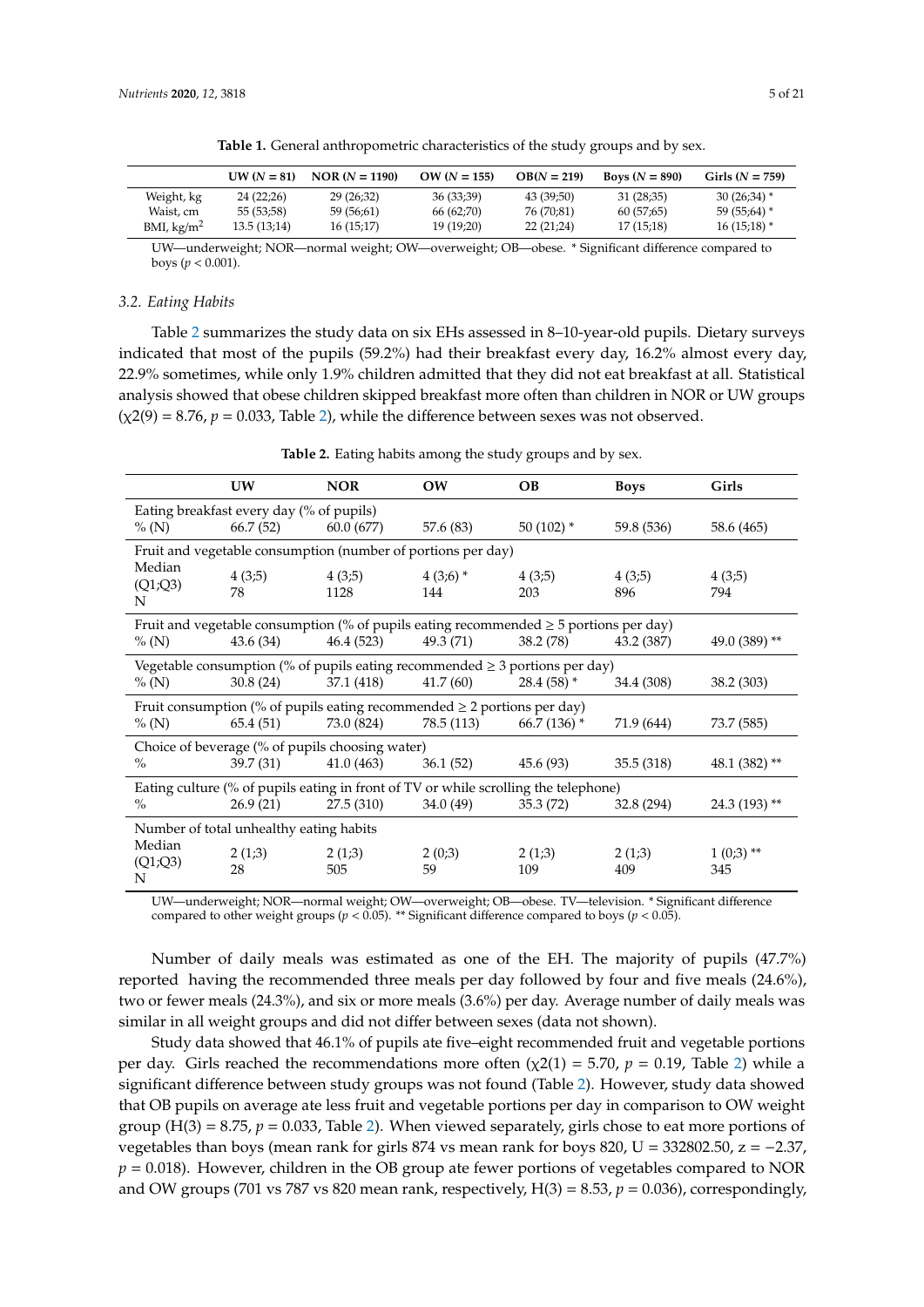less often reaching the recommended three or more portions of vegetables per day  $(\chi^2(3) = 8.55,$  $p = 0.036$ , Table [2\)](#page-4-1). Similarly, 72,8% of pupils ate the recommended two or more portions of fruits per day, and OB pupils reached the norm less often  $(\chi^2(3) = 8.16, p = 0.043,$  Table [2\)](#page-4-1). Study data showed that pupils independent of study group or sex preferred fruits more than vegetables (*N* = 415 choose more vegetables,  $N = 524$  choose more fruits, Wilcoxon Signed Rank Test, T = 250529, z = -3.84,  $p < 0.001$ ) in their daily menu.

Fruits (55.7%) were also the most often mentioned snack among all study participants, followed by nuts and dried fruits (11.7%), salty snacks (e.g., chips, fries) (10.7%), cookies and biscuits (8.6%), (8.5%) and chocolate, candies and ice cream (4.9%). Similarly, data showed that fruits (49.7%) were the most popular snack choice between meals for pupils ( $n = 754$ ) that marked only one favorite snack. Snack choices in different weight groups were similar, but pupils in OW group tended to eat more dried fruits and nuts, while pupils in UW group tended to eat more biscuits, muffins, and cakes  $(\chi^2(15) = 25.07 \ p = 0.049$ , Figure [1\)](#page-5-0). As can be seen in Table [2,](#page-4-1) a significant difference between the use of calorie dense snacks among study groups or sexes was not observed, however, boys tended to eat more calorie dense snacks than girls ( $\chi$ 2(1) = 2.91, *p* = 0.093). Data analysis also revealed that boys chose to eat salty calorie dense snacks more often, while girls chose such sweets as cookies and muffins ( $\chi$ 2(5) = 34.34, *p* < 0.001). In all study groups, the number of daily snacks taken was similar. Most of the children (48.7%) chose to eat two–three additional snacks per day, followed by 22.0% eating one, 17.7% eating four and five, while 8.5% of children ate six and more additional snacks per day. Differences between study groups and sex were not observed.

<span id="page-5-0"></span>

**Figure 1.** Proportion of snack intake in various weight groups. UW—underweight; NOR—normal weight; OW—overweight; OB—obese.

Less than half of the children (41.0%) chose water to quench their thirst, followed by tea (25%), fruit juices (17.3%), and sweetened drinks (16.3%) such as Coca Cola, Fanta, and Sprite. Girls drank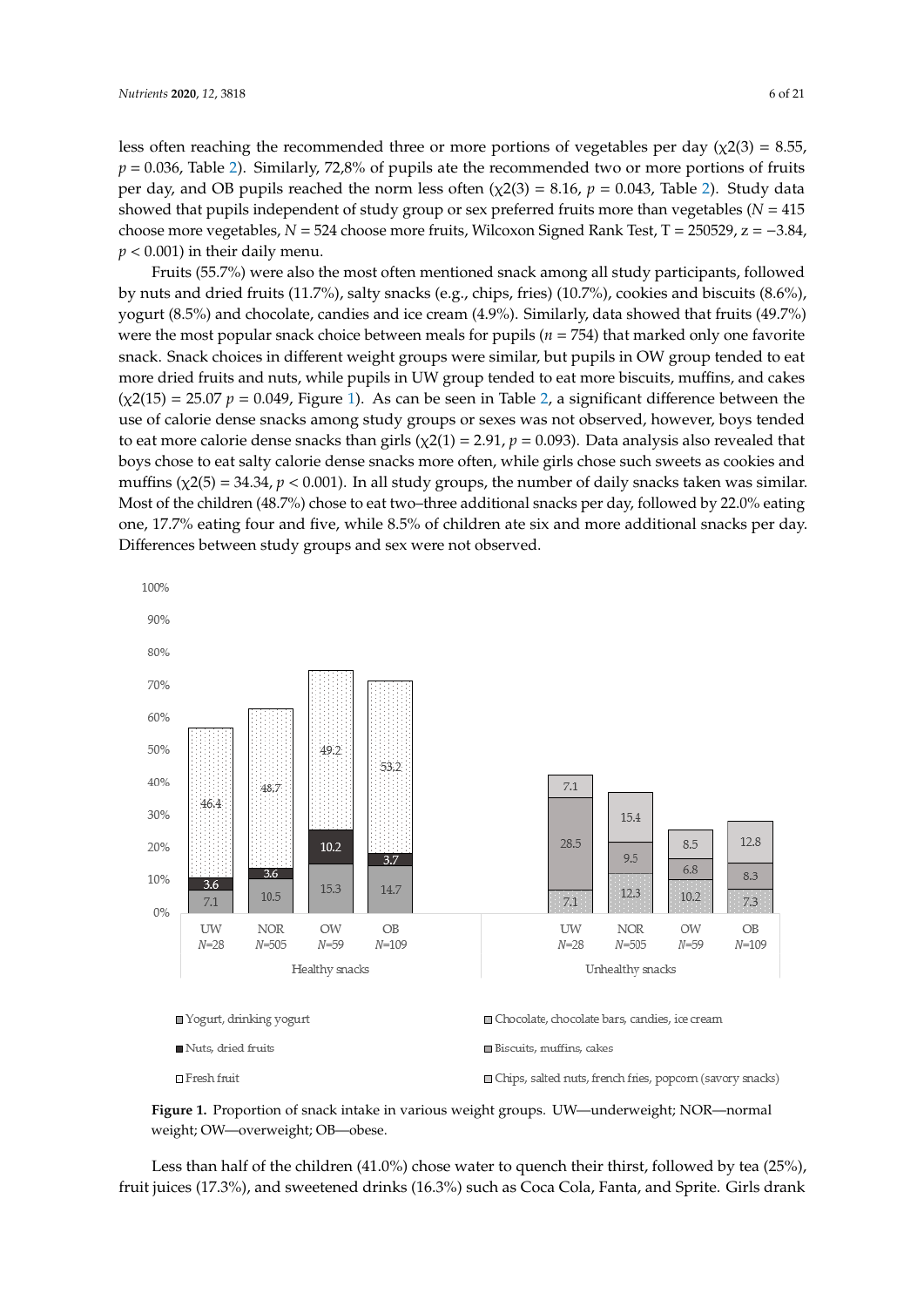water more often than boys, while boys drank more sweetened beverages ( $\chi$ 2(3) = 41.77, *p* < 0.001, Table [2\)](#page-4-1). Significant differences between study groups were not observed (Table [2\)](#page-4-1).

Most of the children indicated that they usually had a meal at the table alone or with the family (71.1%). However, as shown in Table [2,](#page-4-1) boys watched TV, looked at the computer, or used mobile devices during the meal more often than girls  $(\chi(21) = 14.85, p < 0.001)$ . Similarly, OB and OW pupils tended to eat more in front of the screen in comparison to other study groups ( $\chi$ 2(3) = 7.10, *p* = 0.069, Table [2\)](#page-4-1). Those children who chose to eat in front of the TV, computer or scrolling a phone had a higher BMI (U = 228563.50, z = −2.55, *p* = 0.011), and waist circumference (U = 205913.00, z = −4.02, *p* < 0.001) and unhealthier eating habits (Table [3\)](#page-6-0).

<span id="page-6-0"></span>**Table 3.** Anthropometric parameters and eating habits in pupils eating at the table or in front of the screen.

|                   | BMI, $\text{kg/m}^2$                 | Waist, cm      | Vegetables,<br>Portions per Day | <b>Calorie Dense</b><br>Snack, Ranks | Number of<br><b>Unhealthy Eating</b><br>Habits (EH) |  |
|-------------------|--------------------------------------|----------------|---------------------------------|--------------------------------------|-----------------------------------------------------|--|
|                   | Pupils Eating at the Table           |                |                                 |                                      |                                                     |  |
| Median $(Q1; Q3)$ | 16(15;18)                            | 60(56,64)      | 2(2,3)                          | 1(1,3)                               | 1(0;2)                                              |  |
| N                 | 1102                                 | 1070           | 1203                            | 546                                  | 546                                                 |  |
|                   | Pupils Eating in Front of the Screen |                |                                 |                                      |                                                     |  |
| Median $(Q1; Q3)$ | $17(15;19)$ *                        | $61(57,66)$ ** | $2(1,3)$ **                     | $3(1,4)$ **                          | $3(2,4)$ <sup>**</sup>                              |  |
| N                 | 452                                  | 443            | 487                             | 208                                  | 208                                                 |  |

\* Significant difference between groups (*p* < 0.05), \*\* Significant difference between groups (*p* < 0.001).

In a sample size of 754 pupils, most of the children had two or less unhealthy EH, while 32.5% of the children reported three or more unhealthy EH like skipping breakfast, eating while watching TV, not eating enough vegetables, etc. Unhealthy EH were more common among boys compared to girls  $(1.94 \pm 1.39 \text{ vs. } 1.66 \pm 1.45, p = 0.003, \text{ Table 2}).$ 

#### *3.3. Meal Portion Size*

Boys in comparison to girls chose to put on the plate a bigger portion of carbohydrate containing foods such as potatoes, pasta, rice (U =  $304295.00$ ,  $z = -5.25$ ,  $p < 0.001$ ), as well as protein-rich foods such as meat and fish ( $U = 299890.00$ ,  $z = -5.67$ ,  $p < 0.001$ ) (Table [4\)](#page-6-1) while portion sizes were similar in all weight groups (data not shown).

<span id="page-6-1"></span>

|                                           | <b>Boys</b><br>$(N = 896)$ | Girls<br>$(N = 794)$       |
|-------------------------------------------|----------------------------|----------------------------|
| Carbohydrate Rich Food, Grams per Portion | 253 (175; 331)             | 253 (175; 331) *           |
| Mean Ranks                                | 903                        | 781                        |
| Vegetable/Salad, Grams per Portion        | 85 (56; 145)               | 85 (56; 145)               |
| Mean Ranks                                | 843                        | 848                        |
| Protein Rich Food, Grams per Portion      | 168 (108; 191)             | $108(56;168)$ <sup>*</sup> |
| Mean Ranks                                | 908                        | 775                        |

#### **Table 4.** Meal portion size by sex.

\* Significant difference compared to boys (*p* < 0.05).

#### *3.4. Time Spent in Structured Physical Activity*

The majority of the pupils reported that they use every opportunity to move actively, because they like to do so (44,6%), while less than 5% of children reported that they do not like to move actively at all, preferring to sit still or walk calmly. Children in the OB group reported that they prefer to be less active compared to UW, NOR, and OW groups  $(\chi2(12) = 37.16, p < 0.001)$ .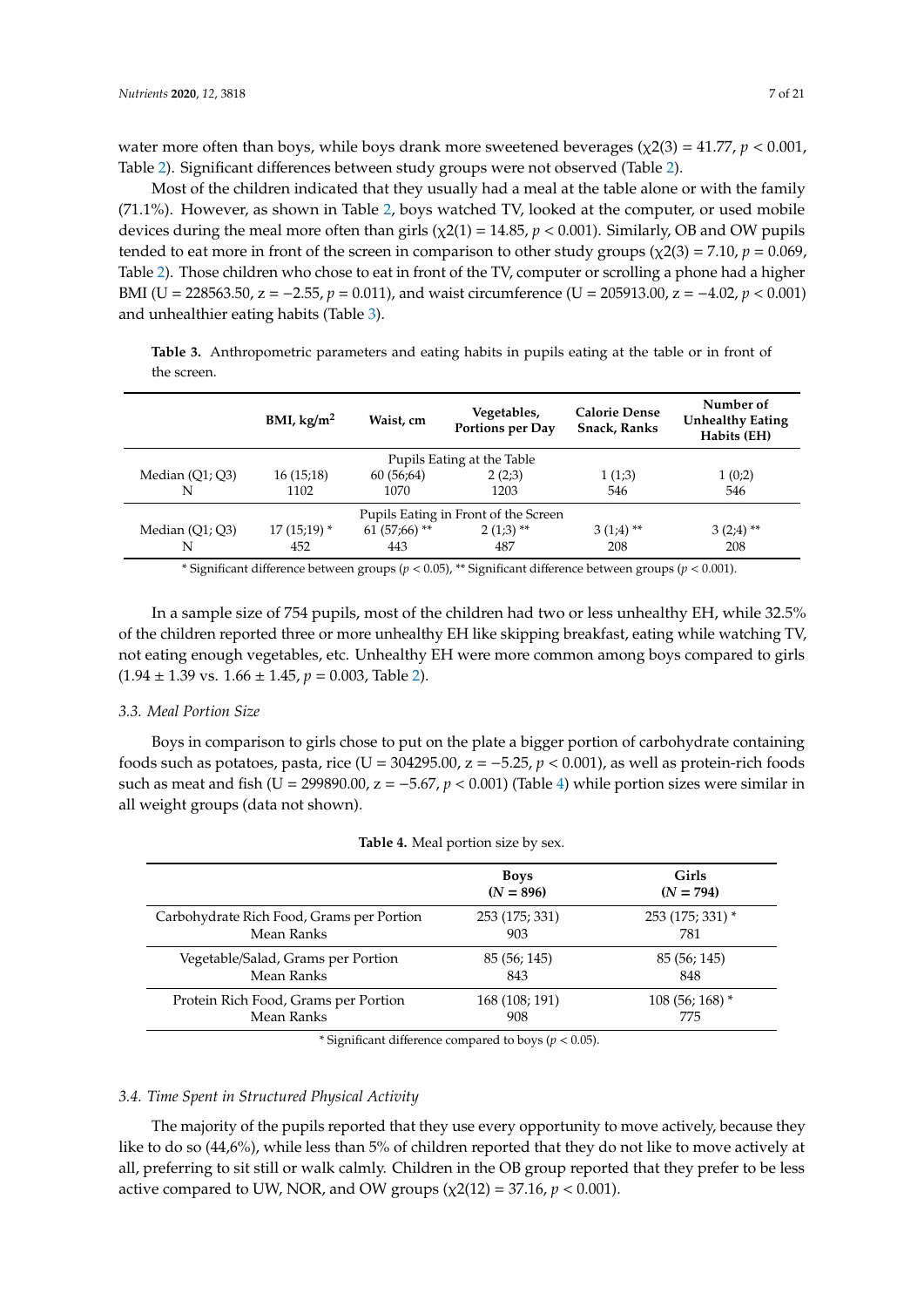More than half of the children (52.4%) got to school by car, 33.7% walked to school, and 13.9% used public transport. Data showed that most children lived relatively close to school and it took less than 10 min to get to school, both on foot and by car. Almost 70% of the study participants had an additional PA besides the PE at school. Furthermore, 80.4% of them did sports training 2–4 times a week. Data showed that boys were more likely to report additional PA outside the school curriculum and they had more training sessions per week compared to girls (3 (2;4) vs 2 (2;3)). More than half of the pupils (57.1%) preferred to be active in school breaks (running, playing active games), and again boys reported being more active compared to girls ( $\chi$ 2(4) = 63.02,  $p$  < 0.001). When asked what pupils prefer to do in their free time, one-third of children (33.8%) answered that they usually watch TV, play computer games, or use the telephone. Only a quarter (26%) of children chose to play with friends, sisters, or brothers. Less popular free time activities were reading, helping parents with household work, or going for a walk with a dog (14.4%, 12%, and 11.8% respectively).

On average, in structured PA on schooldays (5 days a week), 49.8% of the pupils reached the WHO recommendation of 60 min of MVPA per day (300 min per 5 days), while only 15.4% reached this throughout the whole week (420 min in total, respectively). Study data showed that boys more often reached the WHO recommendations than girls, primarily due to increased time spent in MVPA  $(\chi(2(1) = 50.07, p < 0.001,$  Table [5\)](#page-7-0). Only 22% boys and 17% girls reported participation in vigorous PA. Total time spent in structured PA on weekdays was 550 (375; 650) min, while in structured MVPA this was 295 (175; 390) min but was significantly higher in boys when compared to girls (U = 319095, z= −3.690, *p* < 0.001 and U = 286151.00, z = −6.98, *p* < 0.001, respectively). Differences between the weight groups were not observed (data not shown).

<span id="page-7-0"></span>

|                                                                                                                          | <b>Boys</b><br>$(N = 896)$ | Girls<br>$(N = 794)$ |
|--------------------------------------------------------------------------------------------------------------------------|----------------------------|----------------------|
| Total PA, min                                                                                                            | 550 (375;650)              | 550 (350;625) *      |
| Light PA, min                                                                                                            | 200 (110;295)              | 265 (200;295) *      |
| Moderate, min                                                                                                            | 295 (190;390)              | 255 (175;350) *      |
| Moderate-to-vigorous physical activity<br>(MVPA), min                                                                    | 330 (210;390)              | 270 (175;370) *      |
| Prevalence (%) of pupils reaching the<br>recommended daily amount of MVPA<br>during school time and trainings per 5 days | 57.9                       | $40.7**$             |

**Table 5.** Physical activity levels by sex.

\* Significant difference compared to boys (*p* < 0.05). \*\* Significant difference compared to boys (*p* < 0.001).

#### *3.5. Total Energy Cost During Structured Physical Activity*

The total energy costs to sustain previously described PA levels are listed in Table [6](#page-8-0) according to whether pupils had or had not met the WHO recommended 60 min of MVPA during every weekday. There was a significant difference  $(p < 0.01)$  in the total energy costs between most of the groups except the ones noted in Table [6.](#page-8-0)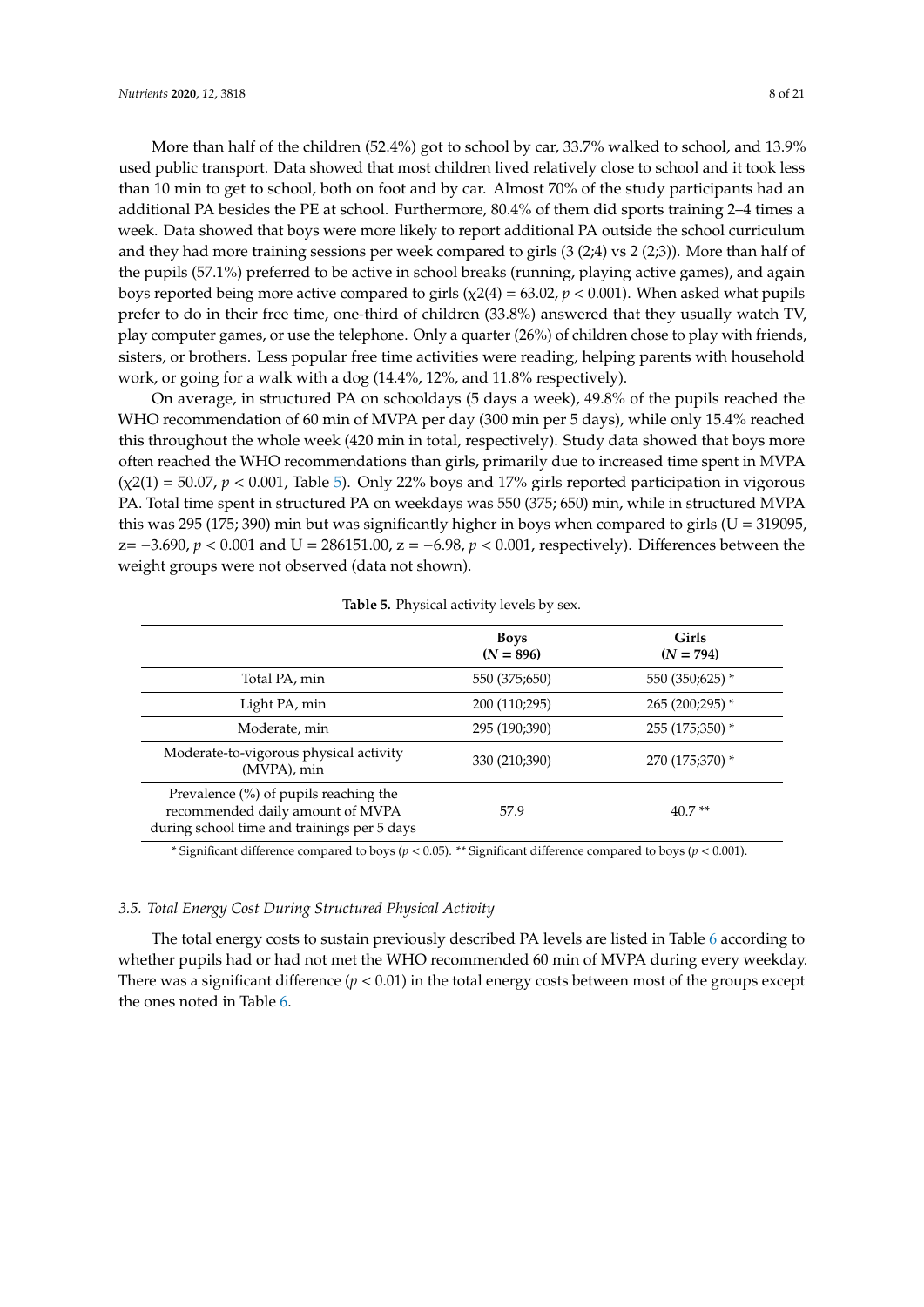<span id="page-8-0"></span>

| UW                           | <b>NOR</b>                                                                                                  | $\alpha$    | OВ           | <b>Boys</b>  | Girls        |  |
|------------------------------|-------------------------------------------------------------------------------------------------------------|-------------|--------------|--------------|--------------|--|
|                              | Total Energy Cost (kcal/week) of Pupils Used for Structured Physical Activities Lasting $\geq 300$ min/week |             |              |              |              |  |
| 2011                         | 2314                                                                                                        | 2643        | 2991         | 2580         | 2113         |  |
| $(1704;2284)$ <sup>*/#</sup> | (2039;2663)                                                                                                 | (2335;3058) | (2613;3441)  | (2282; 2971) | (1865; 2377) |  |
| $N = 30$                     | $N = 502$                                                                                                   | $N = 59$    | $N = 77$     | $N = 410$    | $N = 259$    |  |
|                              | Total Energy Cost (kcal/week) of Pupils Used for Structured Physical Activities Lasting < 300 min/week      |             |              |              |              |  |
| 1527                         | 2314                                                                                                        | 1792        | 2070         | 1807         | 1567         |  |
| $(1268;1709)*$               | $(1419;1804)*$                                                                                              | (1667;1922) | (1852; 2329) | (1571;2005)  | (1390;1759)  |  |
| $N = 18$                     | $N = 269$                                                                                                   | $N = 44$    | $N = 55$     | $N = 175$    | $N = 211$    |  |

**Table 6.** Total energy costs of the study groups and by sex.

UW—underweight; NOR—normal weight; OW—overweight; OB—obese. No significant difference compared to NOR pupils with structured PA lasting < 300 min/week (*p* > 0.05). \* No significant difference compared to OW pupils with structured PA lasting < 300 min/week (*p* > 0.05). # No significant difference compared to OB pupils with structured PA lasting < 300 min/week (*p* > 0.05).

#### *3.6. Correlations Between Measured Parameters*

Several correlations between parameters characterizing EH and PA and anthropometric measurements were found in the whole study population (Table [7\)](#page-8-1). Correlation analysis of separate groups showed that time spent in PA in OB pupils were related to lower BMI ( $r = -0.141$ .  $p = 0.044$ ) and lower WC ( $r = -0.182$ .  $p = 0.010$ ). In addition, OB pupils who skipped breakfast more often had higher waist circumference  $(r = -0.163; p = 0.041)$ .

<span id="page-8-1"></span>**Table 7.** Correlation coefficients characterizing relations between independent (measures) and dependent (anthropometric measurements) variables.

|                                        | BMI, kg/m <sup>2</sup> | Waist, cm        |
|----------------------------------------|------------------------|------------------|
| Number of Daily Meals, Meals per Day   | $r = 0.019$            | $r = -0.003$     |
| <b>Breakfasts Frequency</b>            | $r = -0.082$ ***       | $r = -0.100$ *** |
| Carbohydrate Portion, gr               | $r = 0.030$            | $r = 0.043$      |
| Meat/Fish Portion, gr                  | $r = 0.021$            | $r = 0.045$      |
| Vegetable Portion, gr                  | $r = -0.017$           | $r = 0.007$      |
| Vegetables and Fruit, Portions per Day | $r = -0.035$           | $r = -0.044*$    |
| Calorie Dense Snacks                   | $r = -0.063*$          | $r = -0.059*$    |
| <b>Enjoying Physical Activities</b>    | $r = -0.051$ **        | $r = -0.079$ **  |
| Time Spent in MVPA, min                | $r = 0.012$            | $r = -0.004$     |
| Additional Trainings, Number per Week  | $r = -0.006$           | $r = -0.055*$    |

\* Tendency (*p* < 0.1). \*\* Significant difference (*p* < 0.05). \*\*\* Significant difference (*p* < 0.001).

Higher total energy costs were also related to bigger portions of carbohydrate-containing foods  $(r = 0.130, p < 0.001)$  and bigger portions of meat or fish  $(r = 0.166, p < 0.001)$ . In addition, the relation between increasing structured PA (total time spent in light to vigorous PA) and lower number of unhealthy EH was found,  $r = -0.112$ ,  $p = 0.002$ )

#### *3.7. Multiple Linear Regression*

A multiple linear regression model was used to assess whether time spent in structured PA and EH affected anthropometric measurements (BMI and WC) but gained no significant results. The results of the regression indicated that ten predictors explained only 1.1% of the variance and that the model was a significant predictor of WC (R2 = 0.011, F (9,1503) = 1.93  $p = 0.045$ ). It was found that the number of vegetable and fruit portions per day was a significant predictor for WC ( $\beta$  = -0.288,  $p$  = 0.014) and total time spent in light physical activity ( $\beta = -0.005$ ,  $p = 0.042$ ), whereas other factors did not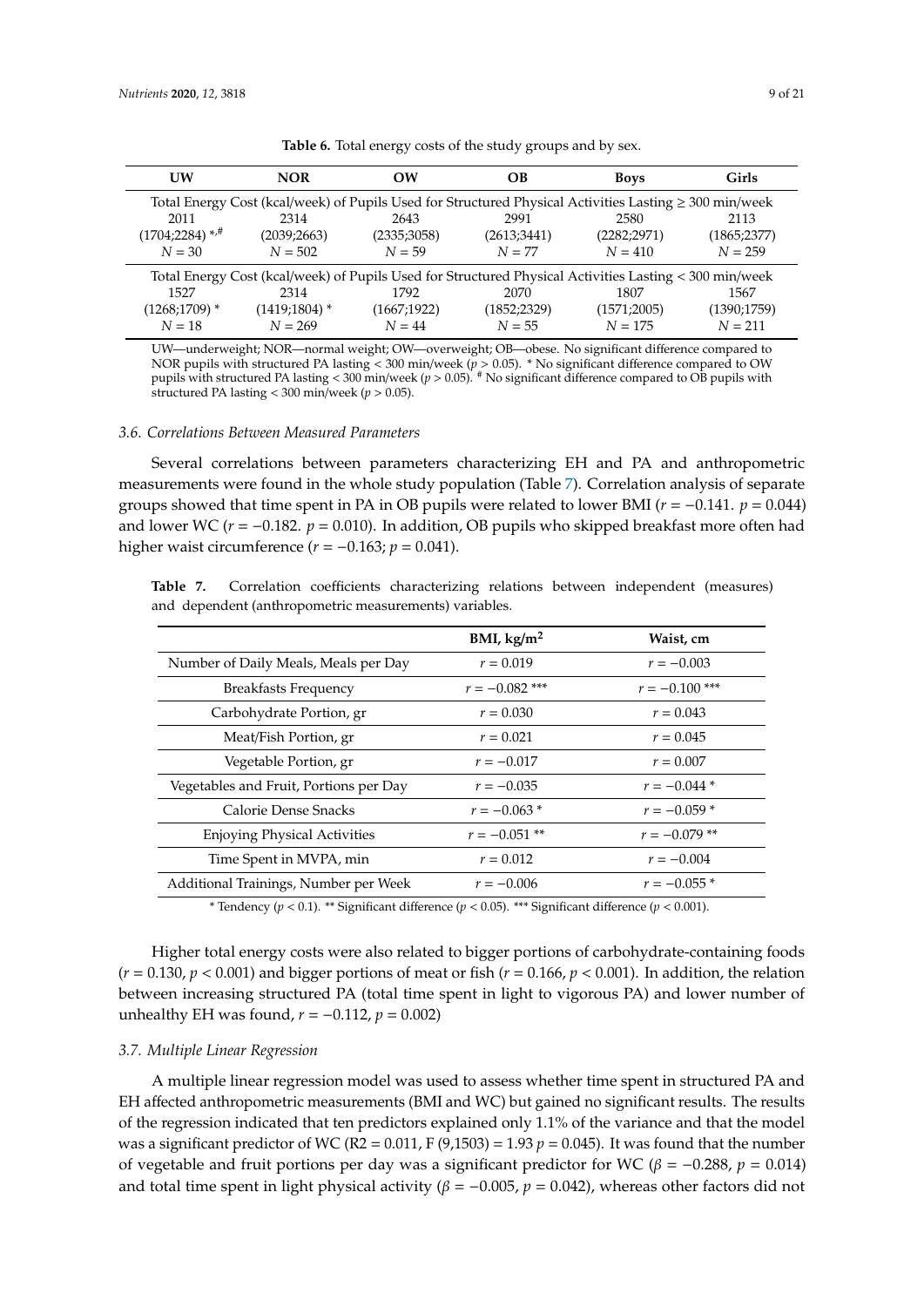show significant results. The results of the regression indicated that ten predictors explained only 0.5% of the variance and that the model was not a significant predictor of BMI ( $R2 = 0.005$ , F (9,1544) = 0.845  $p = 0.575$ .

#### **4. Discussion**

Excess weight is an alarming problem worldwide not only among adults but also in the younger population which is more likely to become overweight or obese in adulthood, increasing the risk for the development of non-communicable diseases even in the period of adolescence [\[41\]](#page-18-13). The World Obesity Federation reported that in 2020 obesity reached a critical number of 158 million obese children, predicted to increase to 254 million by the year 2030. In 2016, there were 11.5% and 6.5% boys and girls aged 5–9 with obesity in Latvia [\[6\]](#page-17-3). Our study showed a prevalence of 13.3% of obese children, 15.5% of boys, and 10.7% of girls, respectively (significantly higher in boys). These growing numbers indicate the need for determination of unhealthy lifestyle habits among children and the development of effective methods for prevention of obesity at such a young age.

#### *4.1. Unhealthy Eating Habits and Meal Portion Sizes*

Unhealthy EH and low PA levels are the major reasons for increasing obesity levels and are quite common among children all over the world. Skipping breakfast in childhood tends to become a persistent habit in adult life promoting overweight and obesity [\[42\]](#page-18-14).In Latvia the number of 11-year-old children eating breakfast regularly has decreased in a decade from 76.3% t0 67.4% in the year 2014 [\[18\]](#page-17-15), while our study reported that only 59.2% pupils chose to have breakfast daily. In addition, the habit of having a regular breakfast tends to decrease in parallel with the increasing age of children [\[28\]](#page-18-6). In 2018, a study of children's anthropometric parameters and school environment reported that 3.2% of 9-year-old Latvian children skipped breakfast always [\[7\]](#page-17-4), which is similar to our findings, while this is two-three times lower in comparison to children in Britain [\[43\]](#page-18-15) and Italy [\[28\]](#page-18-6). Our study showed that in the OB group, skipping breakfast was more common than in NOR and UW groups, supporting the hypothesis that irregular breakfast leads to increased body weight. The rapid lifestyle of the modern world could be the main reason for unhealthy EHs such as skipping breakfast [\[44\]](#page-19-0), thus it is of importance to highlight the need to find the time for a proper breakfast so it becomes a tradition.

It is recommended to consume three meals daily and one–three healthy snacks per day [\[45\]](#page-19-1). In addition, it is important to balance nutrient intake for proper growth and development. The current study is in line with studies performed in Lithuania [\[11\]](#page-17-8) and Poland [\[29\]](#page-18-16) and showed that almost 50% of pupils have the recommended number of meals daily.

The WHO suggests consumption of more than 400 gr of fruits and vegetables per day (five portions)as a part of a healthy diet low in fat, sugar and salt, reducing the risk of obesity [\[46\]](#page-19-2). According to the literature, vegetable daily consumption in 7–15-year-old children is critically low—approximately 25%–30% [\[7,](#page-17-4)[18,](#page-17-15)[47\]](#page-19-3). In Finland 43.3% of 11-year-old children [\[21\]](#page-17-18) and in Italy 48.8% of 8–9-year-old children [\[28\]](#page-18-6) avoid eating fruit and vegetables daily. In the current study, we analyzed the frequency of fruit and vegetable portions per day as the number of portions can unfold the real (more precise) fruit and vegetable EH. The results showed that only 7.3% of children do not eat vegetables at all, but more than one-third of pupils eat the recommended three or more portions of vegetables per day. Contrary, more than two-thirds of pupils eat the recommended two or more portions of fruits daily, while 2.8% of children do not eat fruits. Our study data also revealed that OB pupils less often reach the norm for both fruit and vegetable intake. In line with our data, children and adolescents in Canada who consumed fruit and vegetables five or more times per day did not belong to the overweight or obese group [\[48\]](#page-19-4). Low intake of vegetables and fruits has been associated with increased risk of obesity [\[49\]](#page-19-5) and a small inverse association between BMI and eating fruit and vegetables has been reported [\[50\]](#page-19-6). However, our study data showed no such correlation, which is in line with the results of an Health Behaviour in School-Aged Children study in 2005 [\[47\]](#page-19-3). A recent systematic review reported that girls tend to have a higher or more frequent intake of vegetables and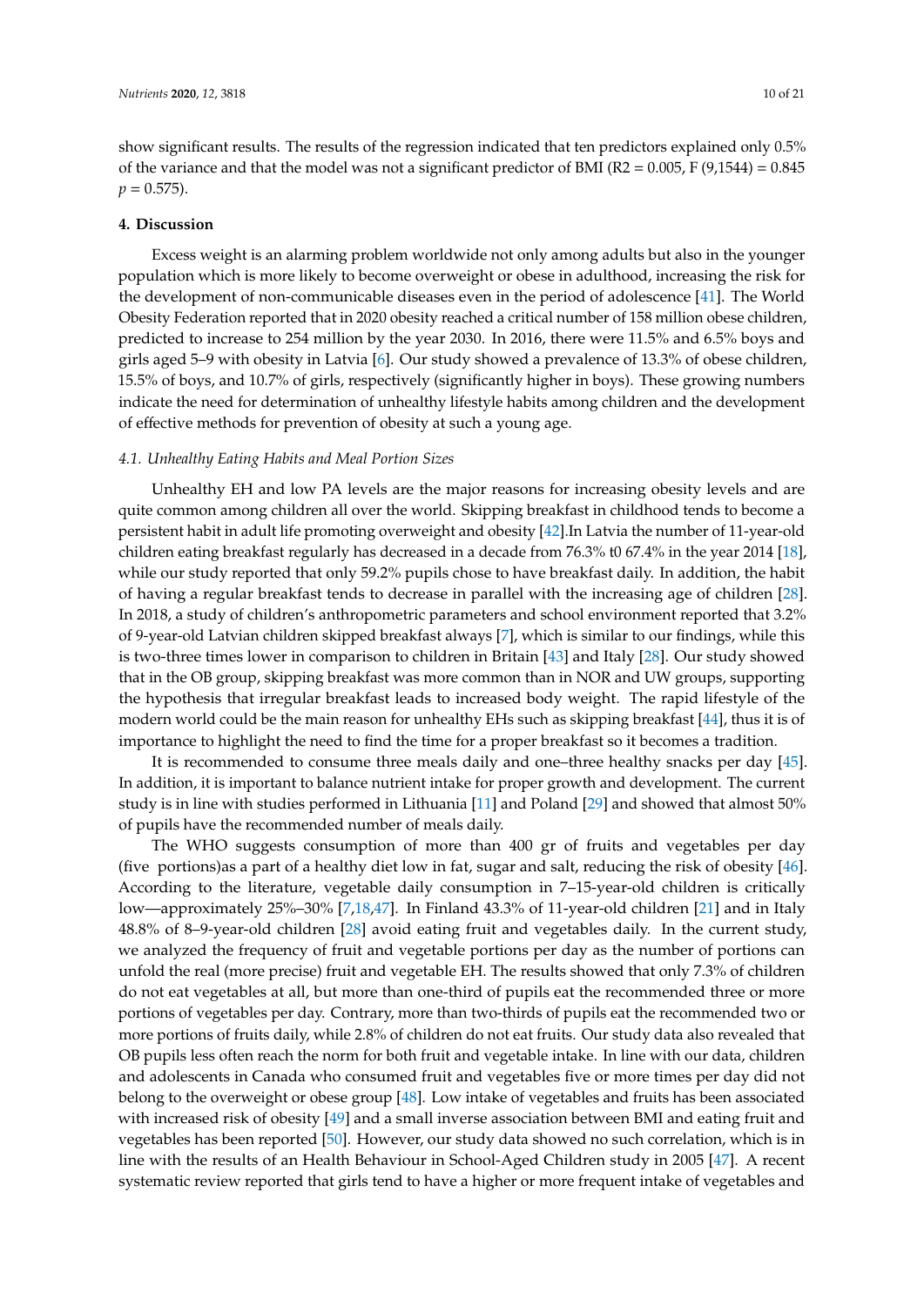fruit than boys [\[22\]](#page-18-0). The current study showed that girls consume more portions of vegetables per day than boys, but there is no difference in fruit consumption. Consumption of fruits and vegetables is still inadequately low (especially in OB pupils) as less than half of the pupils reach five or more portions per day. This may be explained by such factors as inappropriate opinions about fruit/vegetable prices, low income and lack of knowledge [\[51\]](#page-19-7).

Fresh fruits and vegetables are considered as the best snack [\[52\]](#page-19-8) while low nutrient and energy dense snacks impair quality of nutrition and lead to weight gain [\[53\]](#page-19-9). In the current study, approximately half of the pupils reported fruits as the most common snack, but less than one quarter of children chose unhealthy snacks, while other studies report that sweet snacks every day are consumed by 27.8% of 11–15-year-old children [\[7\]](#page-17-4) and 38.1% of 7–9-year-old Latvian children [\[18\]](#page-17-15). It has been reported that boys eat more sweet snacks than girls [\[47\]](#page-19-3). Contrarily, the current study reported higher consumption of salty snacks in boys, and higher consumption of sweet baked good in girls. Furthermore, there was no association between snack choice and body measurements, except a weak correlation between WC and unhealthier snacks in OW group.

High consumption of sugar as sweetened beverages (SSBs) in young children is determined by (a) time spent watching TV; (b) parenting model; (c) school nutrition policies [\[54\]](#page-19-10), and leads to weight gain and adverse health outcomes. Despite TV and online advertising, in the current study the most often chosen daily beverage, by 41% of children, was water, while one-third of children chose SSBs. In comparison, a study in similar age groups reported 6.5% of pupils using SSBs daily [\[7](#page-17-4)[,18\]](#page-17-15). Daily SSBs consumption in different studies varies from 22% [\[29\]](#page-18-16) to 40% [\[28\]](#page-18-6) and more, and may provide an extra 350 kcal for each 750 mL of SSBs [\[55\]](#page-19-11).

Nowadays, eating culture has changed significantly. Time for family meals at the table often is replaced with TV, computer, and other devices, which is related to higher intake of SSBs, chips and decreased intake of fruits [\[56\]](#page-19-12). Indeed, the current study data showed that almost one-third of children used their mobile devices or watched TV during their meal. These children had significantly higher WC and BMI and in fact they ate significantly smaller portions of vegetables and more often chose calorie dense snacks, reflected also in the higher number of unhealthy EHs. There is strong evidence available reporting increased consumption of fast food, SSBs and decreased consumption of fruits and vegetables while watching TV [\[26\]](#page-18-4) for more than two hours per day [\[28\]](#page-18-6). The current study shows that obesity prevalence is higher in boys than girls. As boys use mobile devices during the meal more often than girls, this could be one of the explanations for these sex differences. Other aspects could be that boys chose to have a larger portion of carbohydrate rich food on their plate daily and the average number of unhealthy EH in boys was higher.

Large meal portions increase daily energy intake and are considered one of the main factors causing obesity [\[57\]](#page-19-13). The current study data showed that boys in comparison to girls chose to put on the plate a bigger portion of carbohydrate and protein rich containing foods. Contrary to the findings of a recent study which showed that large meal portions favor excess weight gain in early childhood [\[58\]](#page-19-14), there were no differences between the weight groups in this study.

#### *4.2. Physical Activity*

Along with a healthy diet, PA can have a fundamental role, not only in a child's growth period, but also in the prevention of non-communicable diseases throughout life [\[59\]](#page-19-15). However, a number of epidemiological studies have alerted concerns about low PA and high consumption of calorie dense foods in children [\[59\]](#page-19-15). Current data show that 8 out of 10 children enjoy being physically active, but pupils in the OB group preferred being less active compared to other weight groups ( $p < 0.05$ ). Boys also reported having more additional PA outside the school, more training sessions per week, and were more active during breaks compared to girls, resulting in significantly higher time spent in MVPA and correspondingly increased total energy costs. However, only half of the pupils reached the WHO recommended 60 min of MVPA on weekdays during school time and additional training. If these structured PAs are the only ones throughout the week (with sedentary activities during weekends),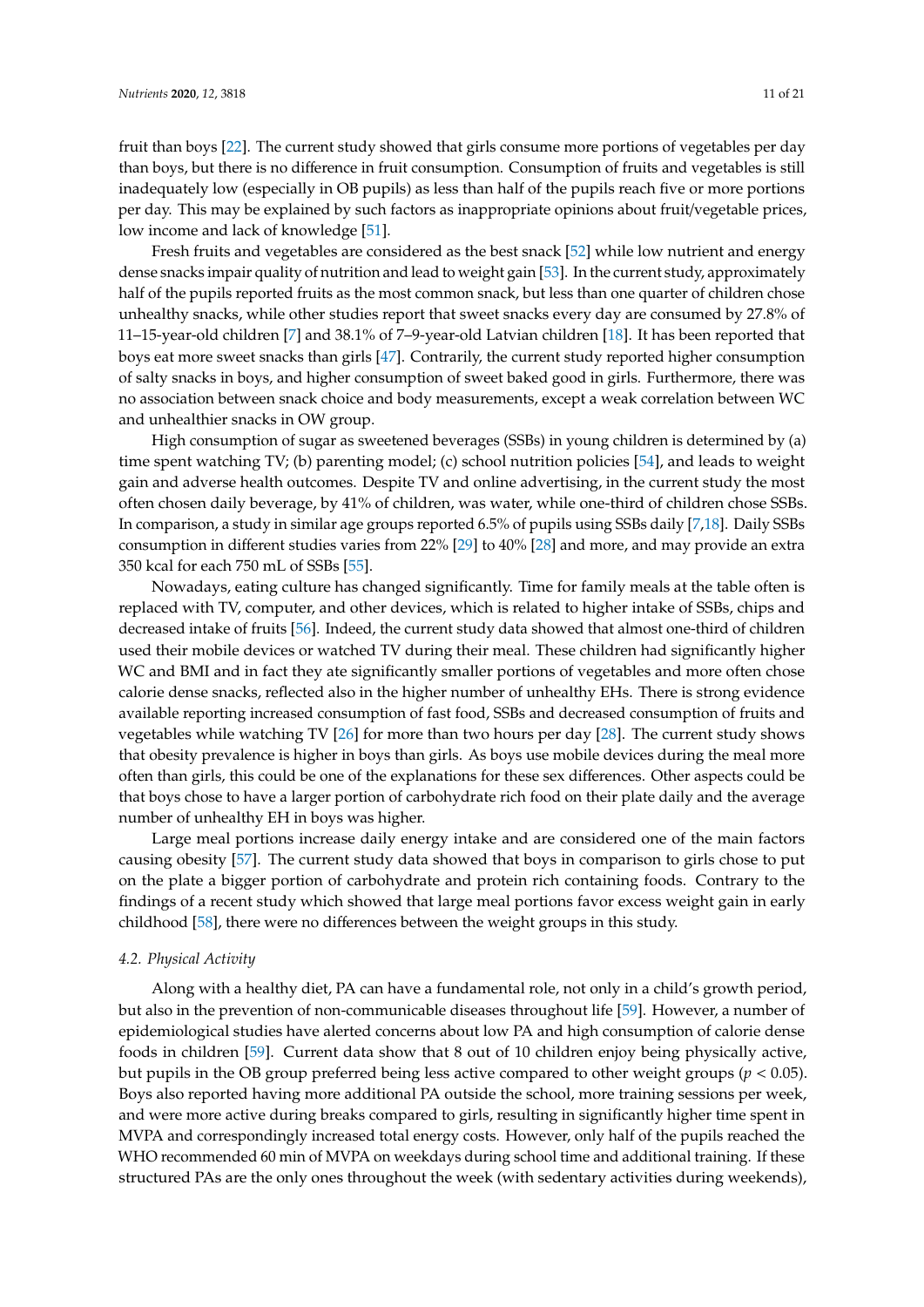then the number of children who reach the necessary amount of MVPA drops below 20%. In addition, pupils in this study participate in the SFAC project which ensures five PE lessons per week instead of the two determined by the Ministry of Education and Science of Latvia. This could mean that most of the pupils in Latvia on average may have 1.5–2 h of MVPA less than average participants in SFAC. Interesting, The Childhood Health, Activity, and Motor Performance School Study Denmark reported no differences in overall PA levels between children attending sports schools and normal schools, as children who were more active during school time were less active during leisure time [\[60\]](#page-19-16). On the other hand, it has been suggested that PE is more effective in generating MVPA than other periods (e.g., exergaming, recess, and lunch break) [\[61\]](#page-19-17) over the school day, in addition to after-school periods that can ensure around 30% of daily MVPA [\[62\]](#page-20-0). Furthermore, significant differences between PA levels (total, light, moderate, or vigorous) among weight groups were not found in this study, while a study in Lithuania showed that overweight and obese children had lower PA and participated in MVPA 22.4 min less in comparison to the normal weight group [\[13\]](#page-17-10).

Total energy costs for structured PA in different weight groups ranged from 1451 kcal/week in UW children not reaching WHO recommendations, to 3081/week kcal in OB children reaching WHO recommendations. As total energy costs depend both on PA levels and weight determined BMR, there are significant differences between kcal used in the same weight group but with different MVPA levels, while we found no difference between the most distinct weight groups for different PA levels. For example, the total energy cost for UW pupils reaching WHO recommendations (2041 kcal/week) was similar to that of OB pupils not reaching the limit (2125 kcal/week). Children who used more kcal during PA also chose bigger portions of carbohydrate-containing foods and bigger portions of meat or fish, irrespectively of the weight group. At the same time, boys, besides significantly higher PA, also put more carbohydrate and protein rich foods on their plate and tended to eat more calorie dense snacks, which could add to previous explanations on obesity prevalence in girls and boys in this study. Similar results were found in the second wave of the population-based German Health Interview and Examination Survey for Children and Adolescents (2014–2017) [\[63\]](#page-20-1). On the other hand, current data shows the relation between increased PA and lower number of unhealthy EHs. These findings are in line with a previously mentioned study reporting higher PA level association with higher fruit/vegetable and lower soft drink consumption [\[63\]](#page-20-1). On the other hand, relations among any EH and PA in 7–10-year-old Italian children were not found [\[64\]](#page-20-2). Finally, the relation between enjoyment of PA and lower BMI and WC was found, pointing to the importance of facilitating pleasant PA in early childhood.

#### *4.3. Impact of PA and EH on BMI*

Despite the significant differences observed in various factors measured among different weight groups, the present study data failed to explain the variance in BMI, while only the number of vegetable and fruit portions per day was a significant predictor, of small effect size, for WC. Previously published data suggest that obesity is primarily determined by inherited genetic factors explaining 30%–70% variance in BMI [\[65,](#page-20-3)[66\]](#page-20-4). Diet-related modifiable factors affecting childhood obesity include nutrient rich but low calorie foods, as well as eating habits described in this study [\[67\]](#page-20-5). A recent large-scale population study involving more than 250,000 children and adolescents suggested that current behaviors like television viewing and frequent nut consumption are more important predictors for BMI than early exposure to antibiotics, for example [\[68\]](#page-20-6). In addition, it has been shown that nutrition-related parenting practices were associated with BMI in children [\[69\]](#page-20-7). Finally, PA has been shown as a factor influencing BMI [\[70\]](#page-20-8). As reported previously, EH and PA have a comparatively small effect size on anthropometric measurements and thus a larger sample size as well as the inclusion of other factors (e.g., socio-economic status and parenting practices) could possibly have explained BMI and WC variance to a greater extent.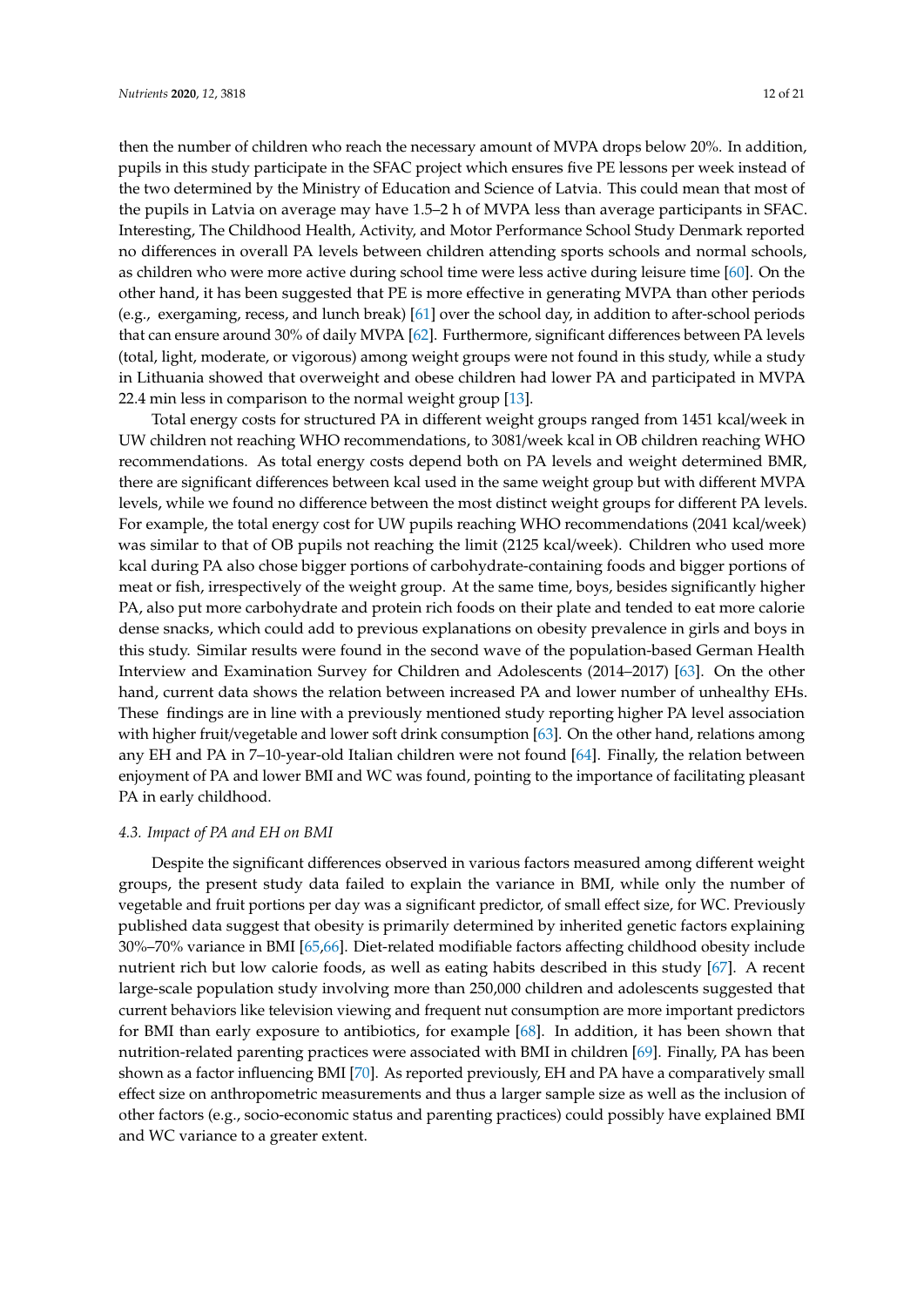#### **5. Limitations**

One of the possible limitations was that children could under- or over-report their actual EH and PA levels. However, in the current study we found objective differences within weight groups and sex. Another limitation could be that some pupils from the total sample size did not correctly understand the meaning of the question in the questionnaire due to inability to read it properly or maintain focus. To reduce this limitation, electronic questionnaires were designed to be as short as possible and illustrated with pictures. In addition, a researcher or a schoolteacher was available for any questions while children filled out the questionnaires. Slight deviations in the collection of anthropometric measurements by school nurses could be present, despite the provided instructions. This paper represents the baseline cross-sectional data of a longitudinal, prospective study, so any direction of association between the variables cannot yet be determined. Follow up data will be collected to confirm how the change in body mass index and waist circumference is related to dietary and physical activity variables.

#### **6. Conclusions**

A healthy lifestyle consists of a cluster of different habits and includes a proper diet and PA. EH and PA levels differ between sexes. Girls make healthier dietary choices (e.g., consume more fruits and vegetables, drink more water, and eat smaller portions of carbohydrate and protein rich foods), while boys spend more time in MVPA. In line with other studies, current data describe lower fruit and vegetable consumption among obese children. In addition, obese children skip breakfast more often. Furthermore, children who choose to have their meals in front of TV have higher BMI and WC, which in turn could be explained by a higher number of unhealthy EHs, for example, inadequately low consumption of vegetables and high consumption of calorie dense snacks. Additional structured PA in school (5 vs 2 PE lessons) and other training on weekdays cover weekly WHO recommendations for MVPA (420 min) in less than 20% of pupils. Association between factors (EH and time spent in PA) and BMI was not found in this study.

**Author Contributions:** Project design and supervision, D.R.; project administration, L.O.-M.; methodology, D.R., A.G.-G.; collection of data, D.R., I.J., J.R.; data analysis and representation, I.J.; collection of scientific literature, J.R., writing—original draft preparation, D.R., I.J., J.R.; writing—review and editing, D.R., A.G.-G., L.O.-M.; funding acquisition, D.R. All authors have read and agreed to the published version of the manuscript.

**Funding:** Effective collaboration project "The Physical Activity and Children overall Health Study (PACH study): Lifestyle as Human Gut Metagenome Modifiable Factor.", Nr. ZD2019/20861 between University of Latvia and Latvian Olympic Committee.

**Acknowledgments:** The authors are grateful to Latvian Olympic Committee, Ministry of Education and Science of Latvia and University of Latvia for the financial support. Thankful to all schools for participation in the project SFAC and this research, furthermore for the support during researcher visits.

**Conflicts of Interest:** The authors declare no conflict of interest.

#### **Appendix A**

|  | <b>Table A1.</b> Estimation of nutrition and related behavior. |  |  |
|--|----------------------------------------------------------------|--|--|
|--|----------------------------------------------------------------|--|--|

| Dietary Pattern     | <b>Survey Item</b>                                          | Answers                      | Total number of<br>Unhealthy EH<br>(Criteria for Scoring) |
|---------------------|-------------------------------------------------------------|------------------------------|-----------------------------------------------------------|
| Main Meal Frequency | How many main meals<br>do you have per day?<br>[11, 21, 29] | Recommendation: 3 meals [45] |                                                           |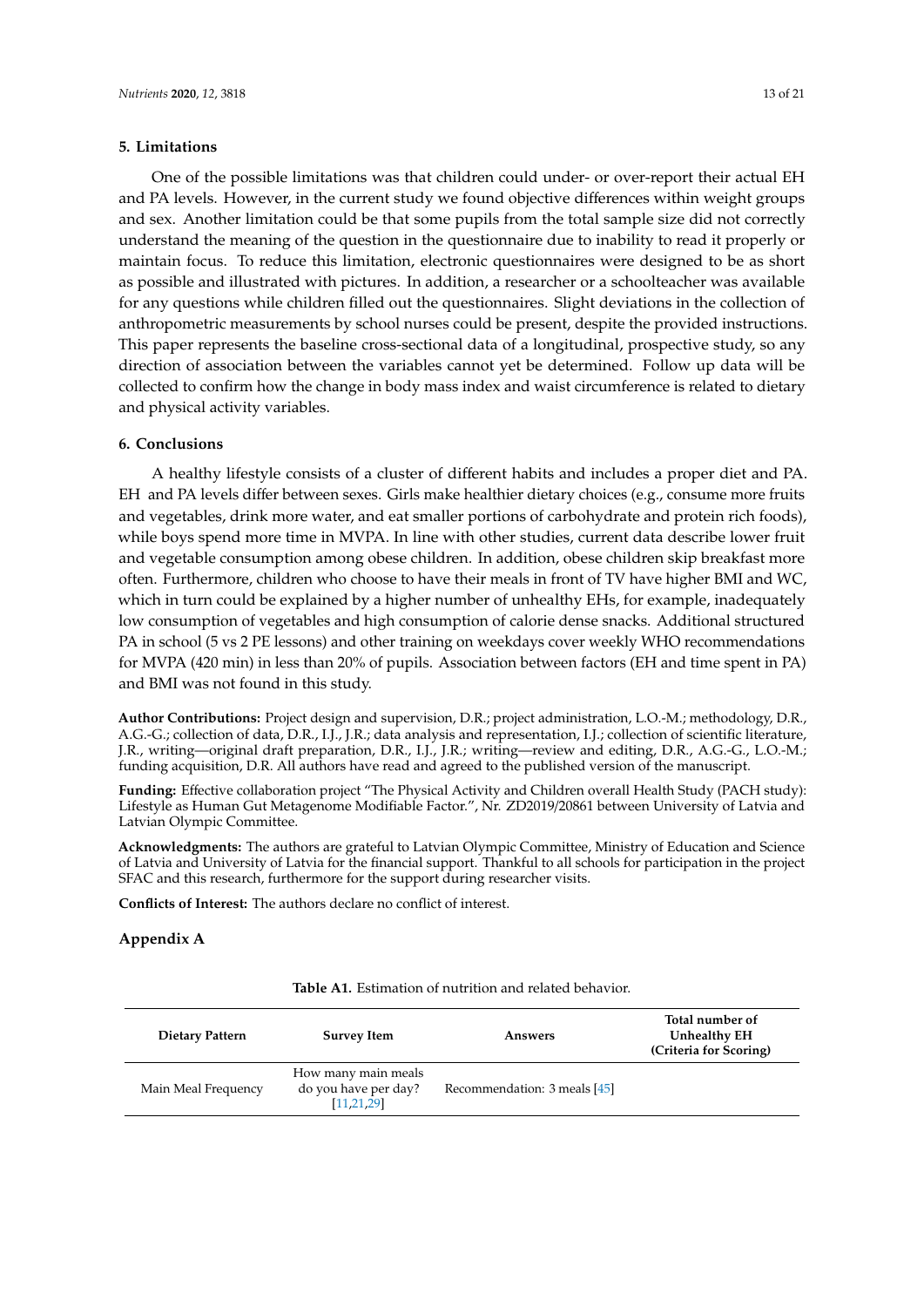| <b>Dietary Pattern</b>                    | <b>Survey Item</b>                                                                                       | Answers                                                                                                                                                                                                                                                                               | Total number of<br><b>Unhealthy EH</b><br>(Criteria for Scoring) |
|-------------------------------------------|----------------------------------------------------------------------------------------------------------|---------------------------------------------------------------------------------------------------------------------------------------------------------------------------------------------------------------------------------------------------------------------------------------|------------------------------------------------------------------|
| <b>Snacking Frequency</b>                 | How often do you eat<br>snack meals? [28,30]                                                             | Recommendation: 1-3 snacks<br>$[45]$                                                                                                                                                                                                                                                  |                                                                  |
| <b>Breakfast</b>                          | Do you eat breakfast?<br>[11, 21, 28, 29]                                                                | 1.<br>Never<br>2.<br>Sometimes<br>3.<br>Almost every day<br>4.<br>Every day                                                                                                                                                                                                           | Point for answers 1 and 2.                                       |
| Type of Preferred<br><b>Breakfast</b>     | What do you usually<br>have for breakfast?<br>[20, 28]                                                   | Children were able to choose<br>one most common type of<br>meal from the given pictures.<br>1.<br>Porridge<br>2.<br>Sweet cereals<br>3.<br>Sandwich<br>4.<br>Milk products<br>5.<br>Eggs<br>Fruits<br>6.                                                                              |                                                                  |
| <b>Eating Culture</b>                     | How do you usually eat?<br>$\left 31\right $                                                             | Children were able to choose<br>usual eating behavior from the<br>given pictures.<br>Eating dinner with<br>1.<br>family at the table.<br>2.<br>Eating dinner alone<br>at table.<br>3.<br>Eating dinner in front<br>of TV.<br>Eating dinner while or<br>4.<br>scrolling the telephone. | Point for answers 3 and 4.                                       |
| Portion Size of<br>Carbohydrate Rich Food | How big a portion of<br>pasta, buckwheat, rice or<br>potatoes do you usually<br>have on your plate? [32] | Children were able to choose<br>the most common portion size<br>of the meal from six given                                                                                                                                                                                            |                                                                  |
| Portion Size of<br>Vegetables/Salad       | How big a portion of<br>vegetables, salad do you<br>usually have on your<br>plate? [32]                  | pictures.<br>I don't eat<br>1.<br>2.<br>97 g *; 56 g **; 56 g ***<br>3.<br>175 g *; 85 g **; 108 g ***                                                                                                                                                                                |                                                                  |
| Portion Size of Protein<br>Rich Food      | How big a portion of<br>meat or fish do you<br>usually have on your<br>plate? [32]                       | 253 g *; 145 g **; 168 g ***<br>4.<br>331 g *; 174 g **; 191 g ***<br>5.<br>486 g *; 234 g **; 308 g ***<br>6.                                                                                                                                                                        |                                                                  |
| Vegetables                                | How many serves of<br>vegetables do you<br>usually eat per day?<br>[31, 33]                              | Inadequate consumption:<br>1.<br>I don't eat vegetables<br>2.<br>1 serve per day<br>3.<br>2 serves per day<br>Adequate consumption:<br>4.<br>3–4 serves per day<br>5.<br>more than 5 serves<br>per day                                                                                | Point for answers 1, 2, and 3.                                   |

# **Table A1.** *Cont.*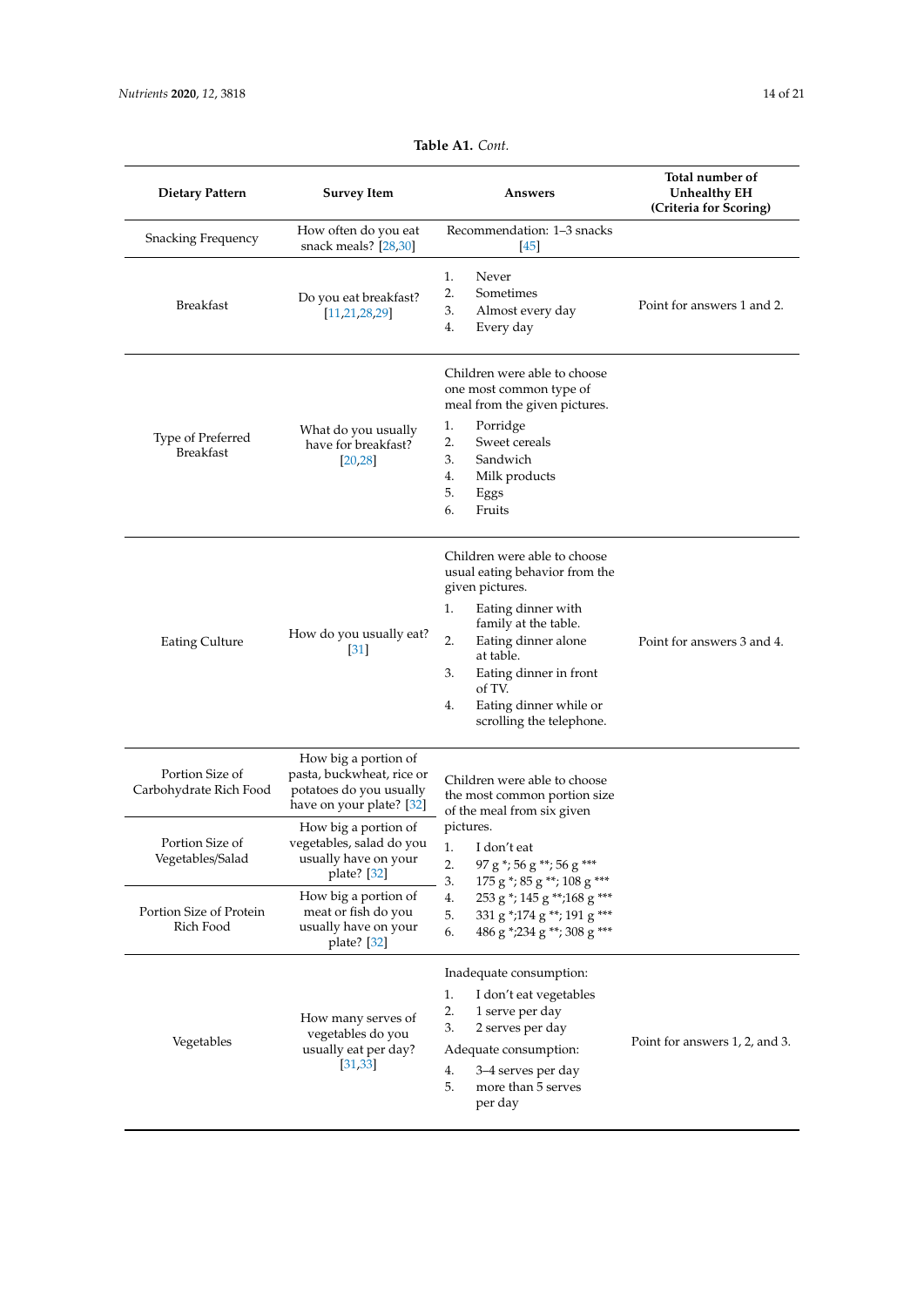<span id="page-14-0"></span>

| <b>Dietary Pattern</b>        | <b>Survey Item</b>                                                                | Answers                                                                                                                                                                                                                                                                                                                                    | Total number of<br><b>Unhealthy EH</b><br>(Criteria for Scoring) |
|-------------------------------|-----------------------------------------------------------------------------------|--------------------------------------------------------------------------------------------------------------------------------------------------------------------------------------------------------------------------------------------------------------------------------------------------------------------------------------------|------------------------------------------------------------------|
| Fruits                        | How many serves of<br>fruits do you usually eat<br>per day? [31,33]               | Inadequate consumption:<br>1.<br>I don't eat fruits<br>2.<br>1 serve per day<br>Adequate consumption:<br>3.<br>2 serves per day<br>4.<br>more than 3 serves<br>per day                                                                                                                                                                     | Point for answers 1 and 2                                        |
| Type of preferred snacks      | What kind of snacks do<br>you usually eat? [34]                                   | Children were able to choose<br>the most common type of<br>snack from the given pictures.<br>Healthy snacks:<br>1.<br>Nuts, dried fruits<br>2.<br>Fresh fruits<br>3.<br>Yogurt<br>Unhealthy snacks:<br>4.<br>Cookies, sweet bakery<br>5.<br>Chips, salty nuts, French<br>fries, popcorn<br>Chocolate, chocolate<br>6.<br>sweets, ice-cream | Point for answers 4, 5, and 6.                                   |
| Type of preferred<br>beverage | What kind of beverage<br>do you choose to drink<br>between meals?<br>[24, 35, 36] | Children were able to choose<br>the most common beverage<br>from the given pictures.<br>Water<br>1.<br>2.<br>Tea<br>Sugar-sweetened beverages<br>(SSBs):<br>3.<br>Soft drinks (Coca-Cola,<br>Fanta, Sprite)<br>Sweetened juices<br>4.                                                                                                      | Point for answers 3 and 4.                                       |

**Table A1.** *Cont.*

Portion Size of Carbohydrate Rich Food \* Portion Size of Vegetables/Salad \*\* Portion Size of Protein Rich Food \*\*\*.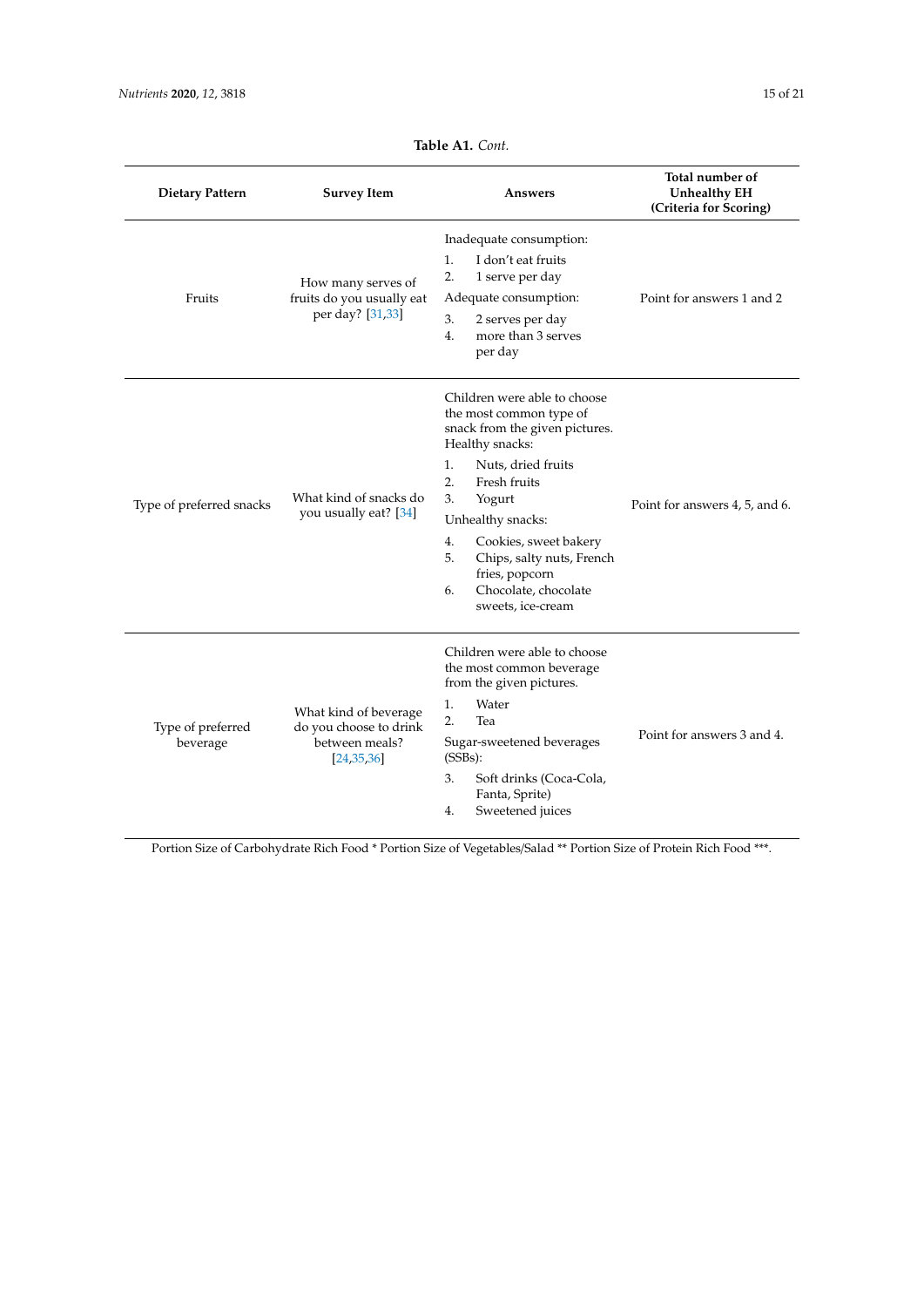# **Appendix B**

**Table A2.** Estimation of structured physical activity levels on weekdays based on youth compendium of physical activity [\[39\]](#page-18-11).

| Nr.            | <b>Survey Item</b>                                                                                                                                                                | <b>Description of Answers</b>                                                                                                                                                                                                                                                                                           | <b>Specific Activity/Code/METy Values</b>                                                                                                                                                                                                                                                                                                                                                                                      |
|----------------|-----------------------------------------------------------------------------------------------------------------------------------------------------------------------------------|-------------------------------------------------------------------------------------------------------------------------------------------------------------------------------------------------------------------------------------------------------------------------------------------------------------------------|--------------------------------------------------------------------------------------------------------------------------------------------------------------------------------------------------------------------------------------------------------------------------------------------------------------------------------------------------------------------------------------------------------------------------------|
| 1              | How much do you enjoy<br>active physical movement<br>e.g., jumping, running,<br>playing with the ball etc.?                                                                       | 1.<br>I don't like to move<br>actively at all, I<br>rather sit still.<br>2.<br>I don't like to move<br>actively too much; I<br>rather walk slowly.<br>3.<br>On average I like to<br>move actively.<br>4.<br>I gladly<br>move actively.<br>5.<br>I use every chance to<br>move actively,<br>because I enjoy it<br>a lot. |                                                                                                                                                                                                                                                                                                                                                                                                                                |
| 2              | How do you go to school?                                                                                                                                                          | 1.<br>Walking<br>2.<br>With public transport<br>3.<br>By car                                                                                                                                                                                                                                                            |                                                                                                                                                                                                                                                                                                                                                                                                                                |
| 3              | How long do you go to<br>school?                                                                                                                                                  | 1.<br>Less than 10 min<br>2.<br>10-30 min<br>3.<br>Almost an hour                                                                                                                                                                                                                                                       | Average: 4.1<br>Walk Self-Paced Casual/803201/3.6<br>Walk Self-Paced Brisk/803001/4.6<br>Total energy cost (kcal) per 20 or 45<br>min walk on average * 5 days.                                                                                                                                                                                                                                                                |
| $\overline{4}$ | How many sport lessons<br>do you have in school in a<br>week?<br>Ministry of Education and<br>Science of Latvia:<br>Minimum 2 physical<br>education lessons (40 min)<br>per week. | 1.<br>2 sport lessons<br>2.<br>3 sport lessons<br>3.<br>4 sport lessons<br>5 sport lessons<br>4.                                                                                                                                                                                                                        | Warm up (10 min)/Average: 4.7<br>Slow jogging/601201/5.5<br>Strength<br>Exercises-Push-Ups/303001/3.9<br>Jumping Jacks / 302401/4.6<br>Games (20 min)/Average: 5.9<br>Obstacle/Locomotor<br>Course—Moderate/103801/5.9<br>Playing Games, e.g., Catch and Throw<br>Balls/10420X/5.9<br>Cool down (10 min) / 2.7<br>Gymnastics/302201/2.7<br>Total energy cost (kcal) per sport<br>lesson * number of sport lessons per<br>week. |
| 5              | Do you attend other sports<br>(trainings) outside the<br>school, e.g., dancing,<br>basketball, athletics or any<br>other sports?                                                  | 1.<br>Yes<br>2.<br>No                                                                                                                                                                                                                                                                                                   |                                                                                                                                                                                                                                                                                                                                                                                                                                |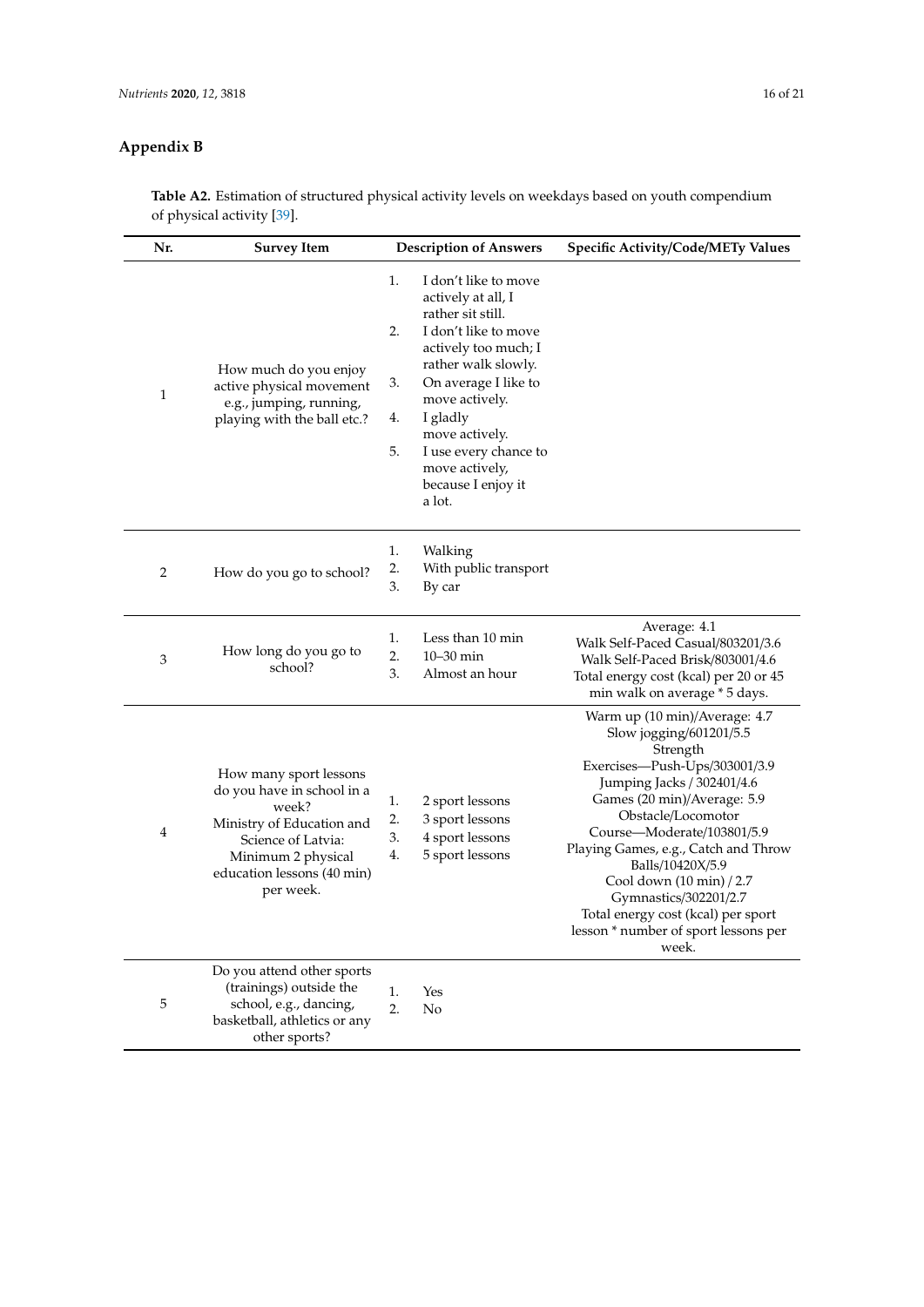<span id="page-16-2"></span>

| Nr. | <b>Survey Item</b>                                                          | <b>Description of Answers</b>                                                                                                                                                                                                           | <b>Specific Activity/Code/METy Values</b>                                                                                                                                                                                                                                                                                                                                                                                                                                                                                                                                                                                                                                                                                            |
|-----|-----------------------------------------------------------------------------|-----------------------------------------------------------------------------------------------------------------------------------------------------------------------------------------------------------------------------------------|--------------------------------------------------------------------------------------------------------------------------------------------------------------------------------------------------------------------------------------------------------------------------------------------------------------------------------------------------------------------------------------------------------------------------------------------------------------------------------------------------------------------------------------------------------------------------------------------------------------------------------------------------------------------------------------------------------------------------------------|
| 6   | What kind of sports do<br>you participate in?                               | Please write it down.                                                                                                                                                                                                                   | METy adjusted to each individual<br>sport.<br>Sport trainings for 1st-3rd grade<br>pupils usually last 1:00-1:30 h. For<br>calculation of METy in pupils, average<br>time 1:15 h (75 min) was taken.<br>Warm up (20 min)/Average: 4.7<br>Slow jogging/601201/5.5<br>Strength Exercises -<br>Push-Ups/303001/3.9<br>Jumping Jacks/302401/4.6<br>Active training (40 min)/depending on<br>the sports children are involved<br>Cool down (15 min)/2.7<br>Gymnastics/302201/2.7                                                                                                                                                                                                                                                          |
| 7   | How many times a week<br>do you have trainings<br>outside the school?       | 1.<br>0 times<br>2.<br>1 time<br>3.<br>2 times<br>3 times<br>4.<br>5.<br>4 and more times                                                                                                                                               | Total energy cost (kcal) for trainings =<br>Total energy cost (kcal) in question 6 *<br>number of trainings per week.                                                                                                                                                                                                                                                                                                                                                                                                                                                                                                                                                                                                                |
| 8   | What did you mostly do<br>during the breaks while<br>you are in the school? | 1.<br>Sat down (talking,<br>reading, using<br>my phone)<br>Stood or<br>2.<br>walked around<br>3.<br>Run or played a<br>little bit<br>4.<br>Run around and<br>played quite a lot<br>5.<br>Run and played<br>actively most of<br>the time | 1.<br>Video Games-Mobile<br>Phone/352201/1.4<br>2.<br>Average: 2.1<br>Standing/702001/1.7; Walk 0.5/801001,<br>2.5<br>3.<br>Walk Self-Paced<br>Casual/803201/3.6<br>4.<br>Playing<br>Tag-Moderate/104401/6.1<br>5.<br>Playing<br>Tag-Vigorous/104601/7.4<br>Ministry of Education and Science of<br>Latvia: from 1st-3rd grade pupils can<br>have maximally 5 lessons per day.<br>Correspondingly total time for breaks<br>is approximately 50 min $(3 * 10$ min +<br>lunch break (20-30 min)). Eating itself<br>usually takes around 10 min, thus for<br>energy expenditure calculations<br>during school breaks 40 min are used.<br>Total energy cost (kcal) = Total energy<br>cost (kcal) for breaks between lessons<br>* 5 days. |

**Table A2.** *Cont.*

Time of moderate PA (3–6 METy) = (Average time to walk to school \* 5 days) + (30 min of physical education lesson \* number of lessons per week) + (20 min of trainings (warm up) \* number of trainings per week) + (40 min of active training if it is < 6 METy \* number of trainings per week) + (40 min (breaks in the school, if answer 3 or 4 is marked) \* 5 days). Time of vigorous PA (>6 METy) = (40 min of active training if it is > 6 METy \* number of trainings per week) + (40 min (breaks in the school, if answer 5 is marked) \* 5 days).

## **References**

- <span id="page-16-0"></span>1. WHO. Obesity and Overweight. Available online: https://[www.who.int](https://www.who.int/news-room/fact-sheets/detail/obesity-and-overweight)/news-room/fact-sheets/detail/ [obesity-and-overweight](https://www.who.int/news-room/fact-sheets/detail/obesity-and-overweight) (accessed on 28 August 2020).
- <span id="page-16-1"></span>2. Kolb, R.; Sutterwala, F.S.; Zhang, W. Obesity and cancer: Inflammation bridges the two. *Curr. Opin. Pharmacol.* **2016**, *29*, 77–89. [\[CrossRef\]](http://dx.doi.org/10.1016/j.coph.2016.07.005) [\[PubMed\]](http://www.ncbi.nlm.nih.gov/pubmed/27429211)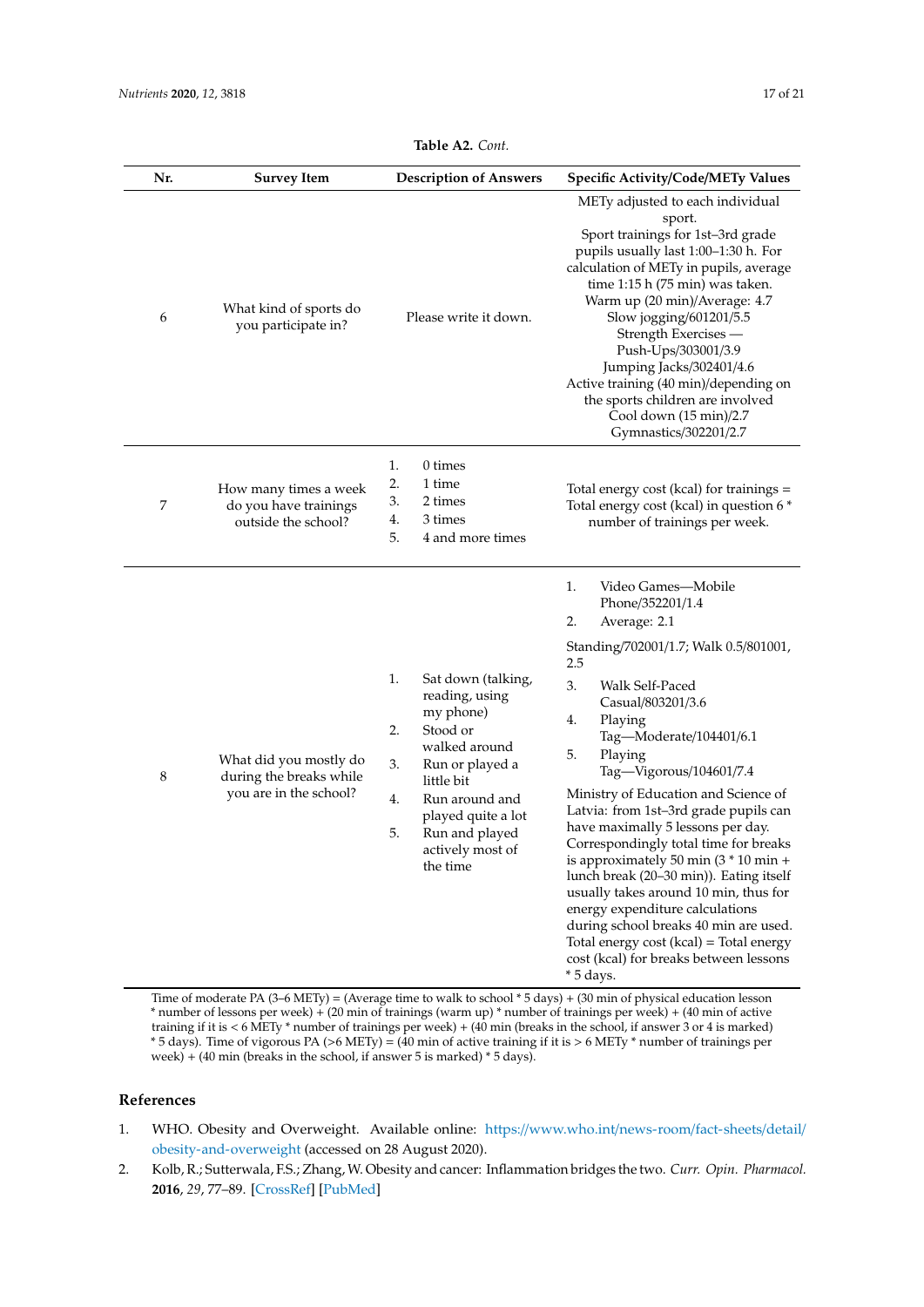- <span id="page-17-0"></span>3. Fang, X.; Zuo, J.; Zhou, J.; Cai, J.; Chen, C.; Xiang, E.; Li, H.; Cheng, X.; Chen, P.; Li, S. Childhood obesity leads to adult type 2 diabetes and coronary artery diseases: A 2-sample mendelian randomization study. *Medicine* **2019**, *98*, e16825. [\[CrossRef\]](http://dx.doi.org/10.1097/MD.0000000000016825) [\[PubMed\]](http://www.ncbi.nlm.nih.gov/pubmed/31393416)
- <span id="page-17-1"></span>4. Yoshida, Y.; Simoes, E.J. Sugar-Sweetened Beverage, Obesity, and Type 2 Diabetes in Children and Adolescents: Policies, Taxation, and Programs. *Curr. Diab. Rep.* **2018**, *18*, 31. [\[CrossRef\]](http://dx.doi.org/10.1007/s11892-018-1004-6) [\[PubMed\]](http://www.ncbi.nlm.nih.gov/pubmed/29671076)
- <span id="page-17-2"></span>5. Brown, C.L.; Halvorson, E.E.; Cohen, G.M.; Lazorick, S.; Skelton, J.A. Addressing Childhood Obesity. Opportunities for Prevention. *Pediatr. Clin. North Am.* **2015**, *62*, 1241–1261. [\[CrossRef\]](http://dx.doi.org/10.1016/j.pcl.2015.05.013)
- <span id="page-17-3"></span>6. World Obesity Federation. Atlas of Childhood Obesity. Available online: https://[www.worldobesity.org](https://www.worldobesity.org/nlsegmentation/global-atlas-on-childhood-obesity)/ nlsegmentation/[global-atlas-on-childhood-obesity](https://www.worldobesity.org/nlsegmentation/global-atlas-on-childhood-obesity) (accessed on 25 August 2020).
- <span id="page-17-4"></span>7. Disease Control and Prevention Center of Latvia. Study of Children's Anthropometric Parameters and School Environment. Available online: https://www.spkc.gov.lv/lv/[veselibu-ietekmejoso-paradumu-petijumi](https://www.spkc.gov.lv/lv/veselibu-ietekmejoso-paradumu-petijumi) (accessed on 28 August 2020).
- <span id="page-17-5"></span>8. Recasens, M.A.; Xicola-Coromina, E.; Manresa, J.M.; Ullmo, P.A.; Jensen, B.B.; Franco, R.; Suarez, A.; Nadal, A.; Vila, M.; Recasens, I.; et al. Impact of school-based nutrition and physical activity intervention on body mass index eight years after cessation of randomized controlled trial (AVall study). *Clin. Nutr.* **2019**, *38*, 2592–2598. [\[CrossRef\]](http://dx.doi.org/10.1016/j.clnu.2018.12.029) [\[PubMed\]](http://www.ncbi.nlm.nih.gov/pubmed/30737048)
- <span id="page-17-6"></span>9. Vieira-Ribeiro, S.A.; Andreoli, C.S.; Fonseca, P.C.A.; Miranda Hermsdorff, H.H.; Pereira, P.F.; Ribeiro, A.Q.; Priore, S.E.; Franceschini, S.C.C. Dietary patterns and body adiposity in children in Brazil: A cross-sectional study. *Public Health* **2019**, *166*, 140–147. [\[CrossRef\]](http://dx.doi.org/10.1016/j.puhe.2018.10.002)
- <span id="page-17-7"></span>10. Herbenick, S.K.; James, K.; Milton, J.; Cannon, D. Effects of family nutrition and physical activity screening for obesity risk in school-age children. *J. Spec. Pediatr. Nurs.* **2018**, *23*. [\[CrossRef\]](http://dx.doi.org/10.1111/jspn.12229)
- <span id="page-17-8"></span>11. Smetanina, N.; Albaviciute, E.; Babinska, V.; Karinauskiene, L.; Albertsson-Wikland, K.; Petrauskiene, A.; Verkauskiene, R. Prevalence of overweight/obesity in relation to dietary habits and lifestyle among 7–17 years old children and adolescents in Lithuania Health behavior, health promotion and society. *BMC Public Health* **2015**, *15*, 1001. [\[CrossRef\]](http://dx.doi.org/10.1186/s12889-015-2340-y)
- <span id="page-17-9"></span>12. Rocha, N.P.; Milagres, L.C.; Filgueiras, M.D.S.; Suhett, L.G.; Silva, M.A.; de Albuquerque, F.M.; Ribeiro, A.Q.; Vieira, S.A.; de Novaes, J.F. Association of Dietary Patterns with Excess Weight and Body Adiposity in Brazilian Children: The Pase-Brasil Study. *Arq. Bras. Cardiol.* **2019**, *113*, 52–59. [\[CrossRef\]](http://dx.doi.org/10.5935/abc.20190113)
- <span id="page-17-10"></span>13. Raistenskis, J.; Sidlauskiene, A.; Strukcinskiene, B.; Ugur Baysal, S.; Buckus, R. Physical activity and physical fitness in obese, overweight, and normal-weight children. *TURKISH J. Med. Sci.* **2016**, *46*, 443–450. [\[CrossRef\]](http://dx.doi.org/10.3906/sag-1411-119)
- <span id="page-17-11"></span>14. Fairclough, S.J.; Dumuid, D.; Taylor, S.; Curry, W.; McGrane, B.; Stratton, G.; Maher, C.; Olds, T. Fitness, fatness and the reallocation of time between children's daily movement behaviours: An analysis of compositional data. *Int. J. Behav. Nutr. Phys. Act.* **2017**, *14*, 1–12. [\[CrossRef\]](http://dx.doi.org/10.1186/s12966-017-0521-z) [\[PubMed\]](http://www.ncbi.nlm.nih.gov/pubmed/28486972)
- <span id="page-17-12"></span>15. Eurostat—Data Explorer. Body mass index (BMI) by sex, age and educational attainment level. Available online: https://[appsso.eurostat.ec.europa.eu](https://appsso.eurostat.ec.europa.eu/nui/show.do?dataset=hlth_ehis_bm1e&lang=en)/nui/show.do?dataset=hlth\_ehis\_bm1e&lang= [en](https://appsso.eurostat.ec.europa.eu/nui/show.do?dataset=hlth_ehis_bm1e&lang=en) (accessed on 28 August 2020).
- <span id="page-17-13"></span>16. Benjamin, E.J.; Blaha, M.J.; Chiuve, S.E.; Cushman, M.; Das, S.R.; Deo, R.; De Ferranti, S.D.; Floyd, J.; Fornage, M.; Gillespie, C.; et al. Heart Disease and Stroke Statistics'2017 Update: A Report from the American Heart Association. *Circulation* **2017**, *135*, e146–e603. [\[CrossRef\]](http://dx.doi.org/10.1161/CIR.0000000000000485) [\[PubMed\]](http://www.ncbi.nlm.nih.gov/pubmed/28122885)
- <span id="page-17-14"></span>17. Keaver, L.; Webber, L.; Dee, A.; Shiely, F.; Marsh, T.; Balanda, K.; Perry, I. Application of the UK foresight obesity model in Ireland: The health and economic consequences of projected obesity trends in Ireland. *PLoS ONE* **2013**, *8*, e79827. [\[CrossRef\]](http://dx.doi.org/10.1371/annotation/3dd20b6b-2a94-4542-a058-2cc7effe881a)
- <span id="page-17-15"></span>18. Pudule, I.; Velika, B.; Grīnberga, D.; Gobiņa, I.; Villeruša, A. *Health Behaviour in School-aged Children*; HBSC: Riga, Latvia, 2015; p. 52.
- <span id="page-17-16"></span>19. WHO. BMI-for-age (5–19 years). Available online: https://www.who.int/growthref/[who2007\\_bmi\\_for\\_age](https://www.who.int/growthref/who2007_bmi_for_age/en/)/en/ (accessed on 28 August 2020).
- <span id="page-17-17"></span>20. Giménez-Legarre, N.; Flores-Barrantes, P.; Miguel-Berges, M.L.; Moreno, L.A.; Santaliestra-Pasías, A.M. Breakfast Characteristics and Their Association with Energy, Macronutrients, and Food Intake in Children and Adolescents: A Systematic Review and Meta-Analysis. *Nutrients* **2020**, *12*, 2460. [\[CrossRef\]](http://dx.doi.org/10.3390/nu12082460) [\[PubMed\]](http://www.ncbi.nlm.nih.gov/pubmed/32824257)
- <span id="page-17-18"></span>21. de Oliveira Figueiredo, R.A.; Viljakainen, J.; Viljakainen, H.; Roos, E.; Rounge, T.B.; Weiderpass, E. Identifying eating habits in Finnish children: A cross-sectional study. *BMC Public Health* **2019**, *19*, 312. [\[CrossRef\]](http://dx.doi.org/10.1186/s12889-019-6603-x) [\[PubMed\]](http://www.ncbi.nlm.nih.gov/pubmed/30876472)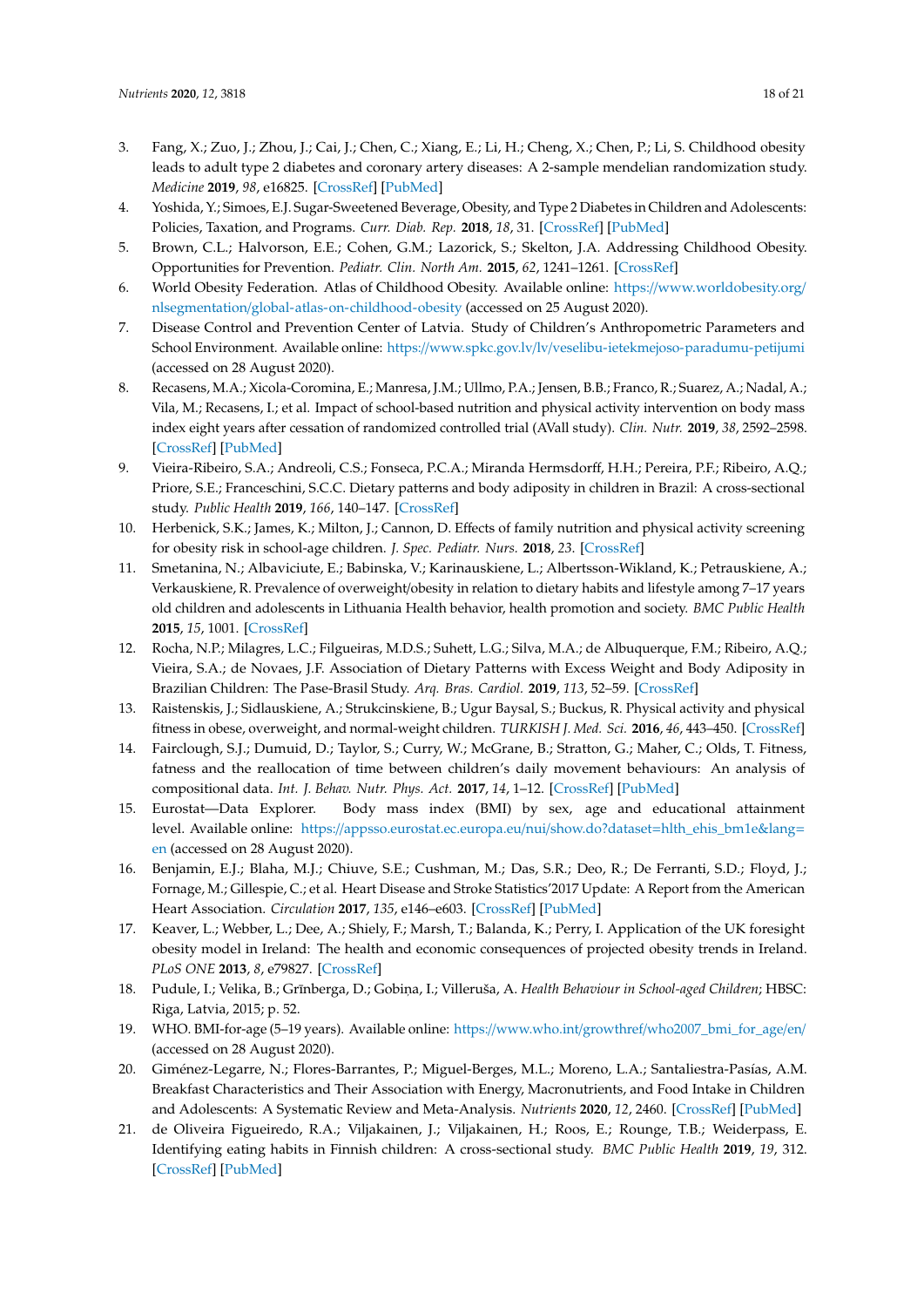- <span id="page-18-0"></span>22. Rasmussen, M.; Krølner, R.; Klepp, K.I.; Lytle, L.; Brug, J.; Bere, E.; Due, P. Determinants of fruit and vegetable consumption among children and adolescents: A review of the literature. Part I: Quantitative studies. *Int. J. Behav. Nutr. Phys. Act.* **2006**, *3*, 22. [\[CrossRef\]](http://dx.doi.org/10.1186/1479-5868-3-22)
- <span id="page-18-1"></span>23. Potter, M.; Vlassopoulos, A.; Lehmann, U. Snacking Recommendations Worldwide: A Scoping Review. *Adv. Nutr.* **2018**, *9*, 86–98. [\[CrossRef\]](http://dx.doi.org/10.1093/advances/nmx003)
- <span id="page-18-2"></span>24. Vieux, F.; Maillot, M.; Constant, F.; Drewnowski, A. Water and beverage consumption patterns among 4 to 13-year-old children in the United Kingdom. *BMC Public Health* **2017**, *17*, 479. [\[CrossRef\]](http://dx.doi.org/10.1186/s12889-017-4400-y)
- <span id="page-18-3"></span>25. Hebestreit, A.; Intemann, T.; Siani, A.; De Henauw, S.; Eiben, G.; Kourides, Y.; Kovacs, E.; Moreno, L.; Veidebaum, T.; Krogh, V.; et al. Dietary Patterns of European Children and Their Parents in Association with Family Food Environment: Results from the I.Family Study. *Nutrients* **2017**, *9*, 126. [\[CrossRef\]](http://dx.doi.org/10.3390/nu9020126)
- <span id="page-18-4"></span>26. Avery, A.; Anderson, C.; McCullough, F. Associations between children's diet quality and watching television during meal or snack consumption: A systematic review. *Matern. Child Nutr.* **2017**, *13*, e12428. [\[CrossRef\]](http://dx.doi.org/10.1111/mcn.12428)
- <span id="page-18-5"></span>27. Robinson, T.N.; Banda, J.A.; Hale, L.; Lu, A.S.; Fleming-Milici, F.; Calvert, S.L.; Wartella, E. Screen Media Exposure and Obesity in Children and Adolescents. *Pediatrics* **2017**, *140*, S97–S101. [\[CrossRef\]](http://dx.doi.org/10.1542/peds.2016-1758K) [\[PubMed\]](http://www.ncbi.nlm.nih.gov/pubmed/29093041)
- <span id="page-18-6"></span>28. Lauria, L.; Spinelli, A.; Cairella, G.; Censi, L.; Nardone, P.; Buoncristiano, M. Dietary habits among children aged 8–9 years in Italy. *Ann. Ist. Super. Sanita* **2015**, *51*, 371–381. [\[CrossRef\]](http://dx.doi.org/10.4415/ANN_15_04_20) [\[PubMed\]](http://www.ncbi.nlm.nih.gov/pubmed/26783227)
- <span id="page-18-16"></span>29. Szczepańska, E.; Szeja, N.; Szymkiewicz, A.; Kowalska, A.; Lenard, B.; Bulwicka, A. Eating behaviours of middle- and secondary-school pupils from the upper Silesian region in Poland. *Rocz. Państwowego Zakładu Hig.* **2014**, *65*, 337–344.
- <span id="page-18-17"></span>30. Story, M.; Holt, K.; Sofka, D. *Bright Futures in Practice: Nutrition*, 2nd ed.; National Center for Education in Maternal and Child Health and Georgetown University: Arlington, VA, USA, 2002.
- <span id="page-18-18"></span>31. Wilson, A.M.; Magarey, A.M.; Mastersson, N. Reliability and relative validity of a child nutrition questionnaire to simultaneously assess dietary patterns associated with positive energy balance and food behaviours, attitudes, knowledge and environments associated with healthy eating. *Int. J. Behav. Nutr. Phys. Act.* **2008**, *5*, 5. [\[CrossRef\]](http://dx.doi.org/10.1186/1479-5868-5-5) [\[PubMed\]](http://www.ncbi.nlm.nih.gov/pubmed/18226268)
- <span id="page-18-9"></span>32. Ali, H.I.; Platat, C.; El Mesmoudi, N.; El Sadig, M.; Tewfik, I. Evaluation of a photographic food atlas as a tool for quantifying food portion size in the United Arab Emirates. *PLoS ONE* **2018**, *13*, e0196389. [\[CrossRef\]](http://dx.doi.org/10.1371/journal.pone.0196389)
- <span id="page-18-19"></span>33. Pearson, N.; Timperio, A.; Salmon, J.; Crawford, D.; Biddle, S.J. Family influences on children's physical activity and fruit and vegetable consumption. *Int. J. Behav. Nutr. Phys. Act.* **2009**, *6*, 34. [\[CrossRef\]](http://dx.doi.org/10.1186/1479-5868-6-34)
- <span id="page-18-20"></span>34. Julian, C.; Santaliestra-Pasías, A.M.; Miguel-Berges, M.L.; Moreno, L.A. Frequency and quality of mid-afternoon snack among Spanish children. *Nutr. Hosp.* **2017**, *34*, 827–833. [\[CrossRef\]](http://dx.doi.org/10.20960/nh.918)
- <span id="page-18-21"></span>35. Sui, Z.; Zheng, M.; Zhang, M.; Rangan, A. Water and Beverage Consumption: Analysis of the Australian 2011–2012 National Nutrition and Physical Activity Survey. *Nutrients* **2016**, *8*, 678. [\[CrossRef\]](http://dx.doi.org/10.3390/nu8110678)
- <span id="page-18-7"></span>36. Bleich, S.N.; Vercammen, K.A.; Koma, J.W.; Li, Z. Trends in Beverage Consumption Among Children and Adults, 2003–2014. *Obesity* **2018**, *26*, 432–441. [\[CrossRef\]](http://dx.doi.org/10.1002/oby.22056)
- <span id="page-18-8"></span>37. Abu Dhabi Food Control Authority. A Photographic Atlas of Food Portions for the Emirate of Abu Dhabi. Available online: https://docplayer.net/[45546937-A-photographic-atlas-of-food-portions-for-the-emirate-of](https://docplayer.net/45546937-A-photographic-atlas-of-food-portions-for-the-emirate-of-abu-dhabi.html)[abu-dhabi.html](https://docplayer.net/45546937-A-photographic-atlas-of-food-portions-for-the-emirate-of-abu-dhabi.html) (accessed on 25 August 2020).
- <span id="page-18-10"></span>38. Chen, W.; Hammond-Bennett, A.; Hypnar, A.; Mason, S. Health-related physical fitness and physical activity in elementary school students. *BMC Public Health* **2018**, *18*, 195. [\[CrossRef\]](http://dx.doi.org/10.1186/s12889-018-5107-4) [\[PubMed\]](http://www.ncbi.nlm.nih.gov/pubmed/29378563)
- <span id="page-18-11"></span>39. Butte, N.F.; Watson, K.B.; Ridley, K.; ZakeriI, I.F.; Mcmurray, R.G.; Pfeiffer, K.A.; Crouter, S.E.; Herrmann, S.D.; Basset, D.R.; Long, A.; et al. A Youth Compendium of Physical Activities. *Med. Sci. Sport. Exerc.* **2018**, *50*, 246–256. [\[CrossRef\]](http://dx.doi.org/10.1249/MSS.0000000000001430) [\[PubMed\]](http://www.ncbi.nlm.nih.gov/pubmed/28938248)
- <span id="page-18-12"></span>40. World Health Organization. *Childhood Obesity Surveillance Initi ati ve (COSI) Protocol*; World Health Organization: Geneva, Switzerland, 2017.
- <span id="page-18-13"></span>41. Bhadoria, A.; Sahoo, K.; Sahoo, B.; Choudhury, A.; Sufi, N.; Kumar, R. Childhood obesity: Causes and consequences. *J. Fam. Med. Prim. Care* **2015**, *4*, 187. [\[CrossRef\]](http://dx.doi.org/10.4103/2249-4863.154628) [\[PubMed\]](http://www.ncbi.nlm.nih.gov/pubmed/25949965)
- <span id="page-18-14"></span>42. Szajewska, H.; Ruszczyński, M. Systematic review demonstrating that breakfast consumption influences body weight outcomes in children and adolescents in Europe. *Crit. Rev. Food Sci. Nutr.* **2010**, *50*, 113–119. [\[CrossRef\]](http://dx.doi.org/10.1080/10408390903467514) [\[PubMed\]](http://www.ncbi.nlm.nih.gov/pubmed/20112153)
- <span id="page-18-15"></span>43. Coulthard, J.D.; Palla, L.; Pot, G.K. Breakfast consumption and nutrient intakes in 4–18-year-olds: UK National Diet and Nutrition Survey Rolling Programme (2008–2012). *Br. J. Nutr.* **2017**, *118*, 280–290. [\[CrossRef\]](http://dx.doi.org/10.1017/S0007114517001714)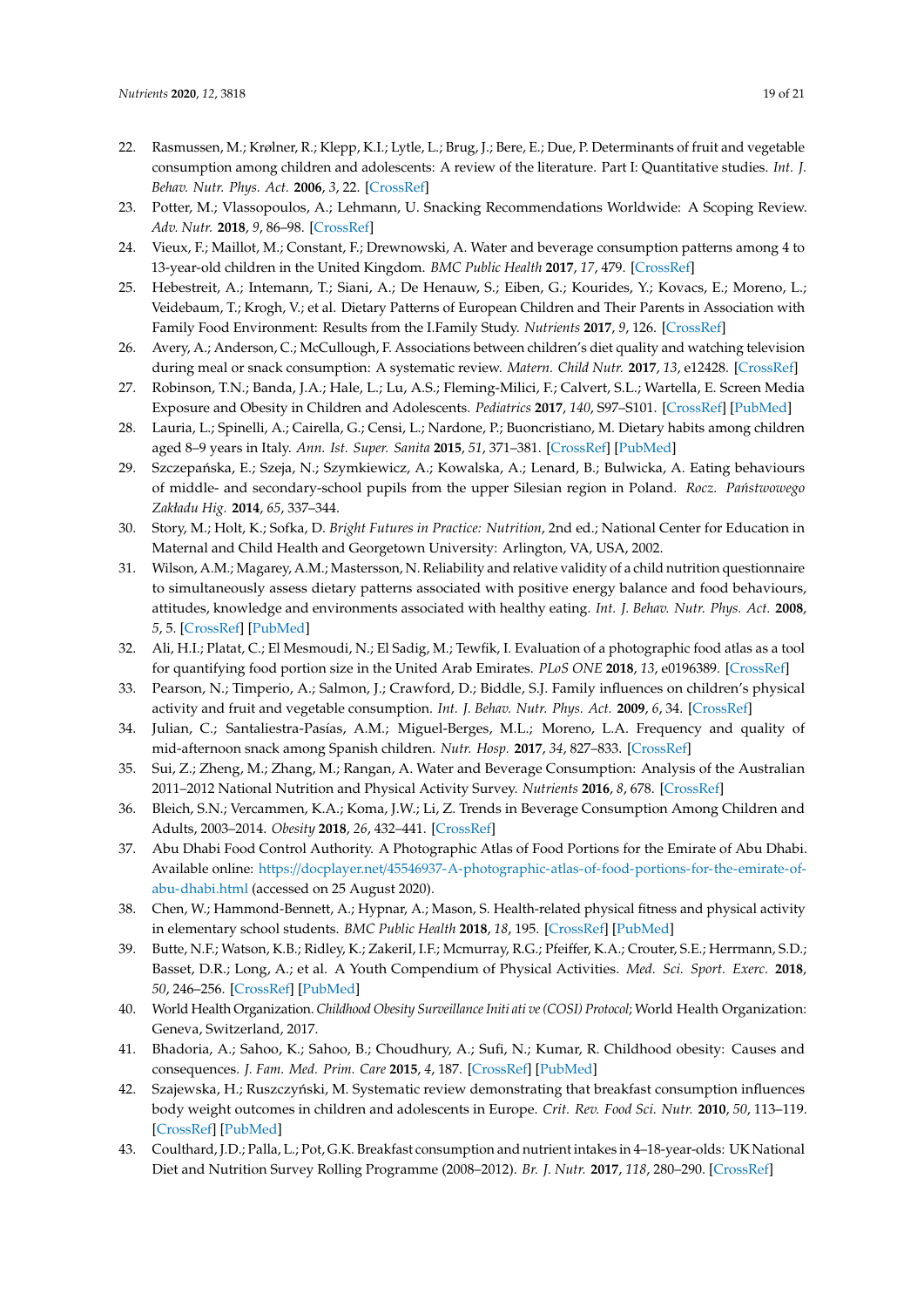- <span id="page-19-0"></span>44. Scaglioni, S.; De Cosmi, V.; Ciappolino, V.; Parazzini, F.; Brambilla, P.; Agostoni, C. Factors Influencing Children's Eating Behaviours. *Nutrients* **2018**, *10*, 706. [\[CrossRef\]](http://dx.doi.org/10.3390/nu10060706)
- <span id="page-19-1"></span>45. Ministry of Health of Republic of Latvia Dietary giudelines for children aged 2–18. Available online: https://www.vm.gov.lv/images/userfiles/[uztura\\_ieteikumi\\_berniem\\_2\\_lidz\\_18\\_gadi.pdf](https://www.vm.gov.lv/images/userfiles/uztura_ieteikumi_berniem_2_lidz_18_gadi.pdf) (accessed on 28 August 2020).
- <span id="page-19-2"></span>46. Hartley, L.; Igbinedion, E.; Holmes, J.; Flowers, N.; Thorogood, M.; Clarke, A.; Stranges, S.; Hooper, L.; Rees, K. Increased consumption of fruit and vegetables for the primary prevention of cardiovascular diseases. *Cochrane Database Syst. Rev.* **2013**, *2013*. [\[CrossRef\]](http://dx.doi.org/10.1002/14651858.CD009874.pub2)
- <span id="page-19-3"></span>47. Janssen, I.; Katzmarzyk, P.T.; Boyce, W.F.; Vereecken, C.; Mulvihill, C.; Roberts, C.; Currie, C.; Pickett, W.; Nemeth, A.; Ojala, K.; et al. Comparison of overweight and obesity prevalence in school-aged youth from 34 countries and their relationships with physical activity and dietary patterns. *Obes. Rev.* **2005**, *6*, 123–132. [\[CrossRef\]](http://dx.doi.org/10.1111/j.1467-789X.2005.00176.x)
- <span id="page-19-4"></span>48. Colapinto, C.K.; Graham, J.; St-Pierre, S. Trends and correlates of frequency of fruit and vegetable consumption, 2007 to 2014. *Health Rep.* **2018**, *29*, 9–14.
- <span id="page-19-5"></span>49. Ledoux, T.A.; Hingle, M.D.; Baranowski, T. Relationship of fruit and vegetable intake with adiposity: A systematic review. *Obes. Rev.* **2011**, *12*, e143–e150. [\[CrossRef\]](http://dx.doi.org/10.1111/j.1467-789X.2010.00786.x)
- <span id="page-19-6"></span>50. Wall, C.R.; Stewart, A.W.; Hancox, R.J.; Murphy, R.; Braithwaite, I.; Beasley, R.; Mitchell, E.A.; Gómez, M.; Weyler, J.; Pinto-Vargas, R.; et al. Association between Frequency of Consumption of Fruit, Vegetables, Nuts and Pulses and BMI: Analyses of the International Study of Asthma and Allergies in Childhood (ISAAC). *Nutrients* **2018**, *10*, 316. [\[CrossRef\]](http://dx.doi.org/10.3390/nu10030316) [\[PubMed\]](http://www.ncbi.nlm.nih.gov/pubmed/29518923)
- <span id="page-19-7"></span>51. Gerritsen, S.; Harré, S.; Swinburn, B.; Rees, D.; Renker-Darby, A.; Bartos, A.E.; Waterlander, W.E. Systemic Barriers and Equitable Interventions to Improve Vegetable and Fruit Intake in Children: Interviews with National Food System Actors. *Int. J. Environ. Res. Public Health* **2019**, *16*, 1387. [\[CrossRef\]](http://dx.doi.org/10.3390/ijerph16081387) [\[PubMed\]](http://www.ncbi.nlm.nih.gov/pubmed/30999659)
- <span id="page-19-8"></span>52. American Academy of Pediatrics. Choosing Healthy Snacks for Kids—HealthyChildren.org. Available online: https://[www.healthychildren.org](https://www.healthychildren.org/English/healthy-living/nutrition/Pages/Choosing-Healthy-Snacks-for-Children.aspx)/English/healthy-living/nutrition/Pages/Choosing-[Healthy-Snacks-for-Children.aspx](https://www.healthychildren.org/English/healthy-living/nutrition/Pages/Choosing-Healthy-Snacks-for-Children.aspx) (accessed on 25 August 2020).
- <span id="page-19-9"></span>53. Shriver, L.H.; Marriage, B.J.; Bloch, T.D.; Spees, C.K.; Ramsay, S.A.; Watowicz, R.P.; Taylor, C.A. Contribution of snacks to dietary intakes of young children in the United States. *Matern. Child Nutr.* **2018**, *14*. [\[CrossRef\]](http://dx.doi.org/10.1111/mcn.12454) [\[PubMed\]](http://www.ncbi.nlm.nih.gov/pubmed/28337856)
- <span id="page-19-10"></span>54. Mazarello Paes, V.; Hesketh, K.; O'Malley, C.; Moore, H.; Summerbell, C.; Griffin, S.; van Sluijs, E.M.F.; Ong, K.K.; Lakshman, R. Determinants of sugar-sweetened beverage consumption in young children: A systematic review. *Obes. Rev.* **2015**, *16*, 903–913. [\[CrossRef\]](http://dx.doi.org/10.1111/obr.12310)
- <span id="page-19-11"></span>55. Keller, A.; Bucher Della Torre, S. Sugar-Sweetened Beverages and Obesity among Children and Adolescents: A Review of Systematic Literature Reviews. *Child. Obes.* **2015**, *11*, 338–346. [\[CrossRef\]](http://dx.doi.org/10.1089/chi.2014.0117)
- <span id="page-19-12"></span>56. Trofholz, A.C.; Tate, A.; Loth, K.; Neumark-Sztainer, D.; Berge, J.M. Watching Television while Eating: Associations with Dietary Intake and Weight Status among a Diverse Sample of Young Children. *J. Acad. Nutr. Diet.* **2019**, *119*, 1462–1469. [\[CrossRef\]](http://dx.doi.org/10.1016/j.jand.2019.02.013)
- <span id="page-19-13"></span>57. Kling, S.M.R.; Roe, L.S.; Keller, K.L.; Rolls, B.J. Double trouble: Portion size and energy density combine to increase preschool children's lunch intake. *Physiol. Behav.* **2016**, *162*. [\[CrossRef\]](http://dx.doi.org/10.1016/j.physbeh.2016.02.019)
- <span id="page-19-14"></span>58. Syrad, H.; Llewellyn, C.H.; Johnson, L.; Boniface, D.; Jebb, S.A.; van Jaarsveld, C.H.M.; Wardle, J. Meal size is a critical driver of weight gain in early childhood. *Sci. Rep.* **2016**, *6*. [\[CrossRef\]](http://dx.doi.org/10.1038/srep28368)
- <span id="page-19-15"></span>59. Hebestreit, A.; Bogl, L.H. Dietary Behavior and Physical Activity in Children and Adolescents. *Nutrients* **2019**, *11*, 1849. [\[CrossRef\]](http://dx.doi.org/10.3390/nu11081849)
- <span id="page-19-16"></span>60. Møller, N.C.; Tarp, J.; Kamelarczyk, E.F.; Brønd, J.C.; Klakk, H.; Wedderkopp, N. Do extra compulsory physical education lessons mean more physically active children—Findings from the childhood health, activity, and motor performance school study Denmark (The CHAMPS-study DK). *Int. J. Behav. Nutr. Phys. Act.* **2014**, *11*, 121. [\[CrossRef\]](http://dx.doi.org/10.1186/s12966-014-0121-0)
- <span id="page-19-17"></span>61. Gao, Z.; Chen, S.; Huang, C.C.; Stodden, D.F.; Xiang, P. Investigating elementary school children's daily physical activity and sedentary behaviours during weekdays. *J. Sports Sci.* **2017**, *35*, 99–104. [\[CrossRef\]](http://dx.doi.org/10.1080/02640414.2016.1157261) [\[PubMed\]](http://www.ncbi.nlm.nih.gov/pubmed/26950823)